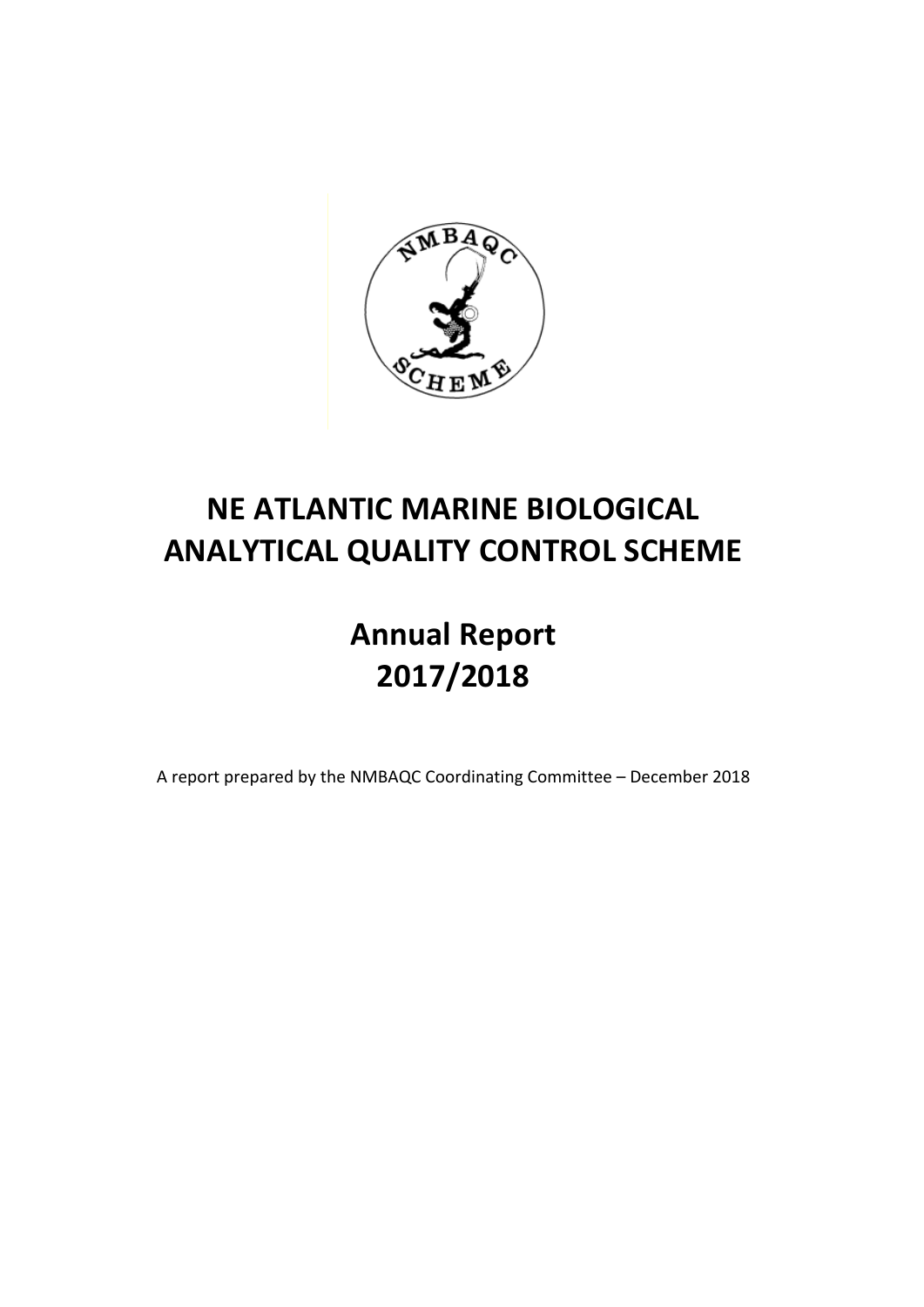**Table of Contents** 

| $\mathbf{1}$   |     |  |
|----------------|-----|--|
| $\mathcal{P}$  |     |  |
|                | 2.1 |  |
|                | 2.2 |  |
|                | 2.3 |  |
|                | 2.4 |  |
| $\overline{3}$ |     |  |
|                | 3.1 |  |
|                | 3.2 |  |
|                | 3.3 |  |
|                | 3.4 |  |
| $\overline{4}$ |     |  |
|                | 4.1 |  |
|                | 4.2 |  |
|                | 4.3 |  |
|                | 4.4 |  |
| 5              |     |  |
|                | 5.1 |  |
|                | 5.2 |  |
|                | 5.3 |  |
| 6              |     |  |
|                | 6.1 |  |
|                | 6.2 |  |
|                | 6.3 |  |
| 7              |     |  |
|                | 7.1 |  |
| 8              |     |  |
|                | 8.1 |  |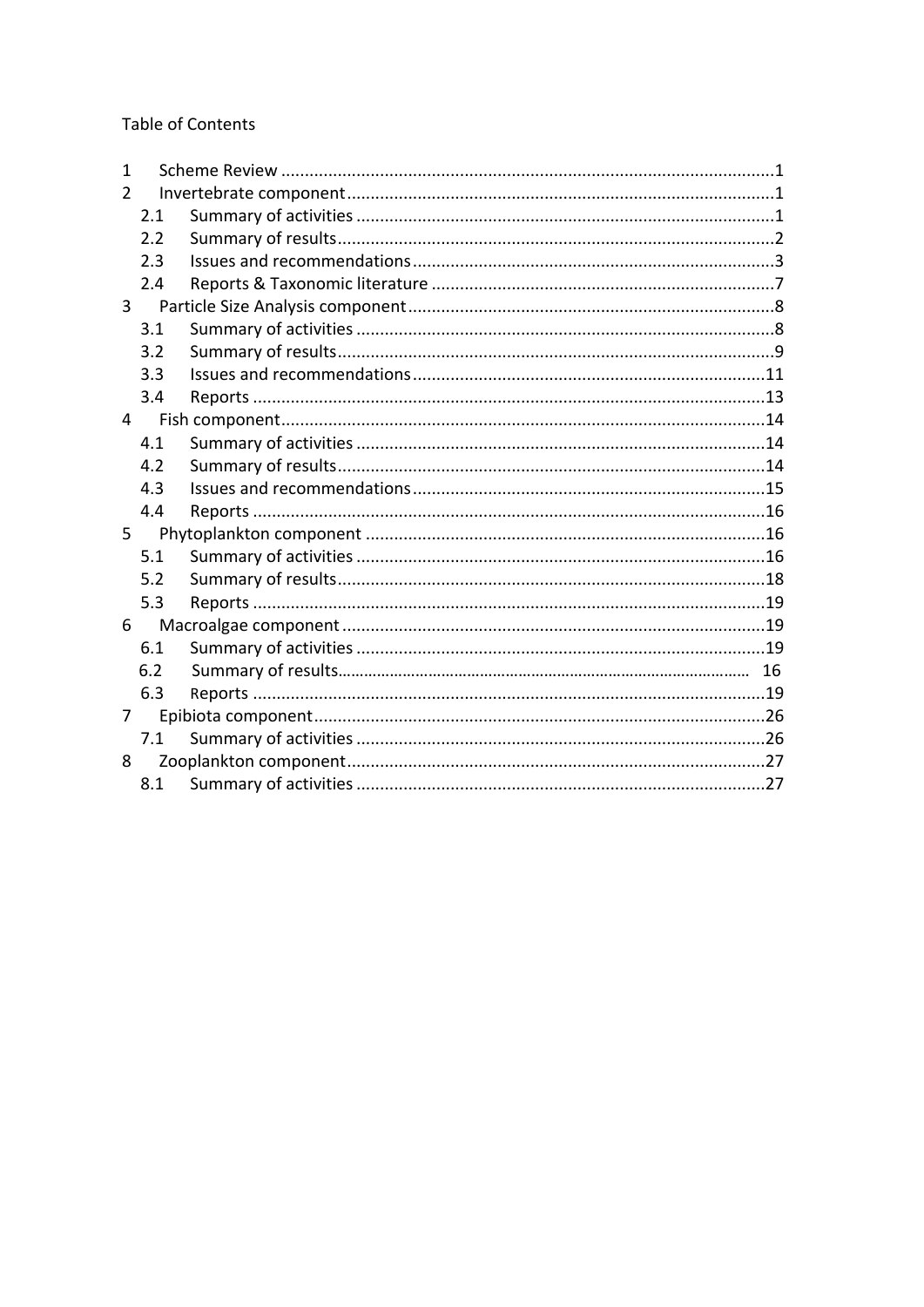This Annual Report provides synopsis of the scheme year's activities over 2017/2018, the 24<sup>th</sup> year of the NMBAQC scheme. Detailed information about each of the scheme components is now available as separate reports or bulletins on the scheme's website. The relevant documents are all cited here and the reader is directed via hyperlinks to the NMBAQC website as appropriate.

The NMBAQC Scheme is jointly run by academic, advisory, commercial, conservationand regulatory bodies of the UK and Ireland. As the current scheme treasurers, the Environment Agency wishes to acknowledge the financial assistance of JNCC Support Co. Representatives from these agencies and competent monitoring authorities (CMAs) for the NMBAQC coordinating committee.

The NMBAQC coordinating committee held 3 meetings during 2017-2018 on 23 $^{rd}$  May 2017, 25<sup>th</sup> September 2017, and  $6<sup>th</sup>$  of February 2018 The minutes of the meetings are on the NMBAQC web site http://www.nmbagcs.org/reports/.

Committee Membership for 2017/2018 is shown in Appendix 1.

## **1 Scheme Review**

The scope of the NMBAQC scheme continued to develop in 2017/2018 to encompass the requirement to provide quality assurance for assessments under the Water Framework Directive (WFD), for which monitoring commenced in the UK in 2007. The scheme still maintains its role to provide Analytical Quality Control for Invertebrate and Particle Size data collected for UK CSEMP (Clean Seas Environment Monitoring Programme). Under the UK Marine Monitoring and Assessment Strategy (UKMMAS) the NMBAQC scheme coordinating committee reports to the Healthy and Biologically Diverse Seas Evidence Group (HBDSEG).

All components followed a similar format to the previous year and involved training and testing exercises for the Invertebrate, Particle Size, Fish, Phytoplankton and Macroalgae components.

The 2017-2018 participation level in the NMBAQC was similar to the previous year (see Appendix 2).

Summaries of all the component activities are provided below:

## **2 Invertebrate component**

Contract Manager: Myles O'Reilly, Scottish Environment Protection Agency. Component Administrator: David Hall, Apem Ltd.

#### 2.1 Summary of activities

This component consisted of three modules (each with one or more exercises):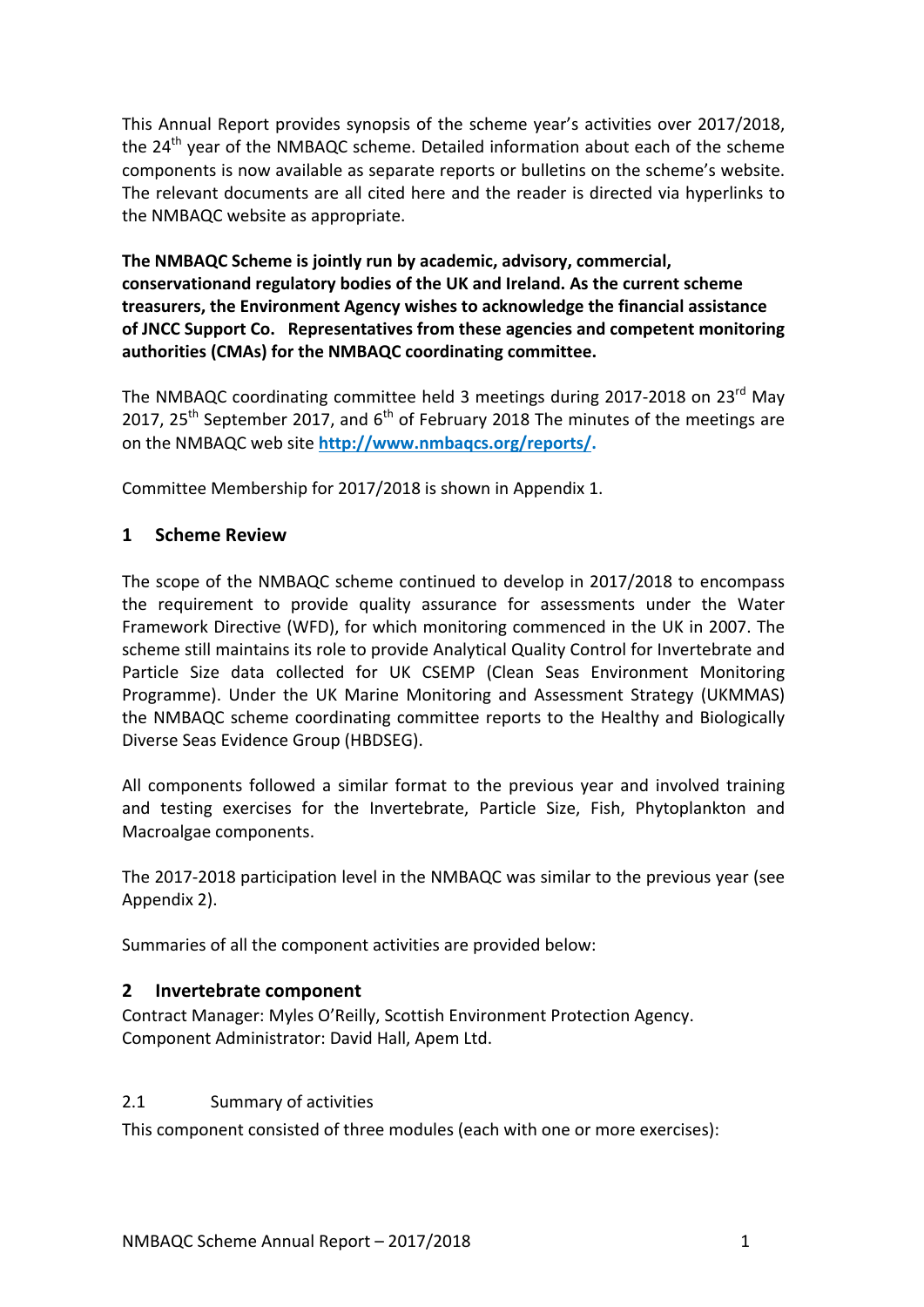- Own Sample module (OS) re-analysis by APEM Ltd. of three samples supplied by each of the participating laboratories;
- Invertebrate Ring Test module (RT) identification of two sets of twenty-five invertebrate specimens; and
- Laboratory Reference module (LR) re-identification by APEM Ltd. of a set of twenty-five specimens supplied by each of the participating laboratories.

Scheme year 2017 / 2018 (year 24) followed the format of year 2016 / 2017. A series of components, modules and exercises involved the distribution of test materials to participating laboratories and the centralised examination of returned data and samples. The labelling and distribution procedures employed previously have been maintained. Specific details can be found in previous Scheme annual reports.

Forty-nine laboratories (with multiple participants from some organizations counted separately) participated in the Benthic Invertebrate Component of the NMBAQC Scheme in 2017 / 2018 (year 24). Seventeen of the participants were UK Competent Monitoring Authorities (CMAs), responsible for the Clean Seas Environment Monitoring Programme (CSEMP) or Water Framework Directive (WFD) sample analysis; twentynine were private consultancies, one of which was a consortium of sole traders. Seven of the participants were non-UK laboratories (including three government organizations and four private consultancies). Laboratory Codes were assigned in a single series for all laboratories participating in the Benthic Invertebrate component. Separate Laboratory Codes were assigned for the other scheme components, such as the particle size component.

As in previous years, some laboratories elected to be involved in limited aspects of the scheme. UK Competent Monitoring Authorities (CMAs) completing benthic biological analyses for monitoring programmes, including the assessment of MPAs (Marine Protected Areas), as evidence under MSFD (Marine Strategy Framework Directive), WFD (Water Framework Directive) and the CSEMP (Clean Seas Environmental Monitoring Programme), must participate in the Benthic Invertebrate component. CSEMP / WFD laboratories are no longer required to participate in all components / modules of the scheme.

## 2.2 Summary of results

The analytical procedures of the various modules were the same as for 2016 / 2017 (year 23) of the Scheme. The results for each of the Scheme exercises are presented and discussed. Comments are provided on the performance of participating laboratories in each of the exercises. A review of recording and identification policy differences for the Own Sample, Laboratory Reference, and former Macrobenthic exercises was produced to help clarify and standardise nomenclatural usages within these exercises (Worsfold and Hall, 2017a)

A new Own Sample Exercise Protocol (Worsfold & Hall, 2017b) was produced to explain and standardise the methods and policies used in the **Own Sample (OS)** module, including details of audit sample selection and determination of 'associated samples'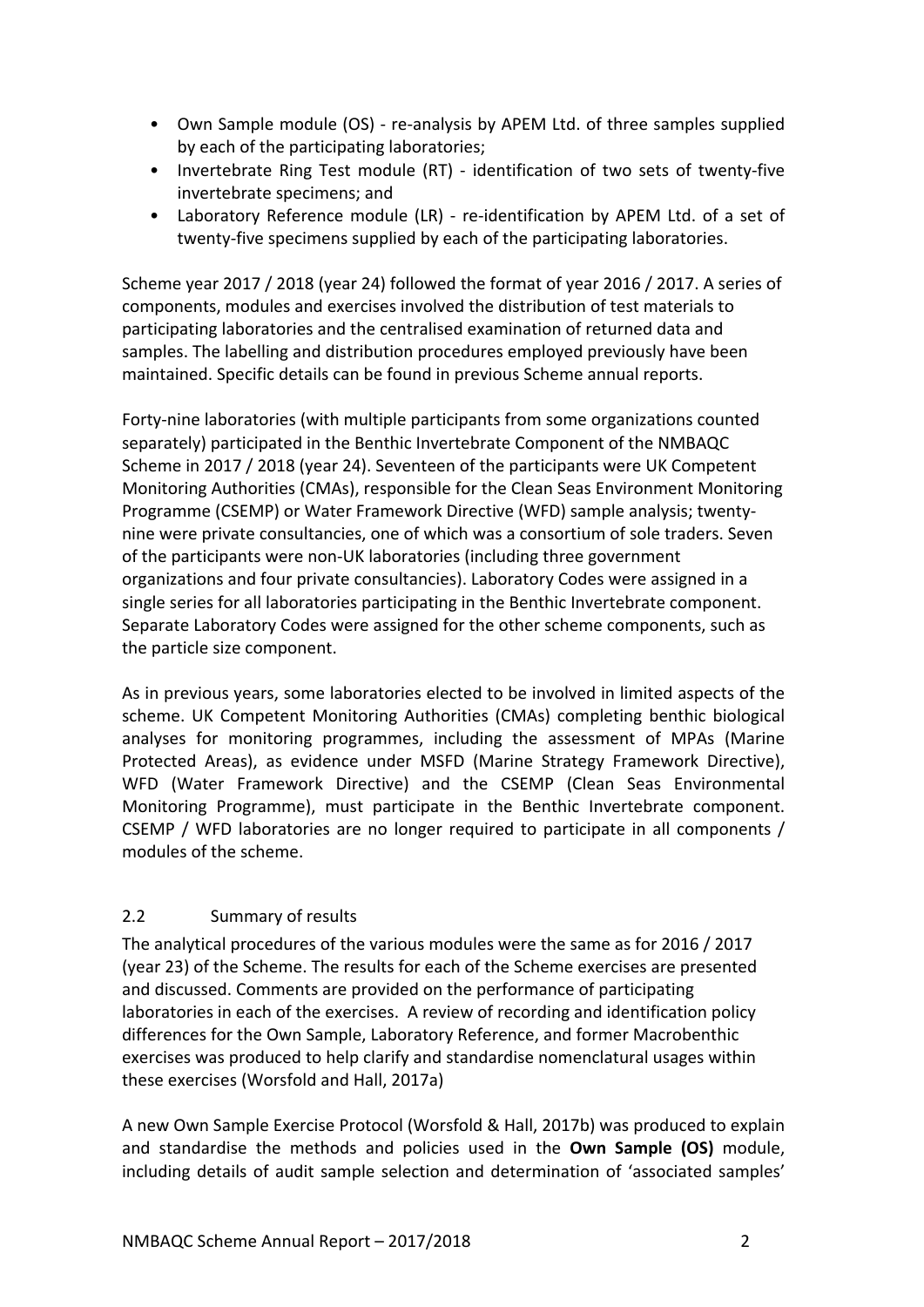for subsequent remedial actions. Laboratories were asked to submit full completed data matrices from their previous year's CSEMP / WFD, or similar alternative sampling programmes. The OS 'Pass / Fail' flagging system, introduced in Scheme Year 8, was continued (see Hall, 2010: Description of the Scheme Standards for the Benthic Invertebrate Component). In OS65-67, extraction efficiency (of individuals) was better than 90% in 96% of the comparisons and better than 95% in 86% of all comparisons. 100% of countable taxa were extracted from the sample residues in 65% of samples. The Bray-Curtis similarity index ranged from 42% to 100% with an average of 95.5%. The Bray-Curtis similarity index was greater than 95% in 73% of comparisons; in 89% of cases, the value of the index was greater than 90% and, therefore, achieved 'Pass' flags. Twelve samples (15%) achieved 'Pass-Excellent' flags with Bray-Curtis similarity scores of 100%.

Two Ring Tests (RT), each of 25 specimens, were distributed (RT53 and RT54). The second (RT54) was targeted on Spionidae, to follow the 2016 Scheme experts workshop, which included study of Spionidae and the development of an identification guide. A new Ring Test Protocol (Worsfold & Hall, 2017c) was produced to explain and standardise the methods and policies used in the module.

For RT53, the average numbers of differences per participating laboratory (for a total of 23 laboratories with 23 submissions) were 4.3 generic differences and 8.7 specific differences.

For RT54, the average numbers of differences per participating laboratory (for a total of 21 participants) were 2.1 generic differences and 5.3 specific differences. Seven specimens (small, damaged *Malacoceros vulgaris, M. tetracerus, Dipolydora* 'species B', *D. quadrilobata, Aurospio banyulensis, Pseudopolydora* 'species A'*,* and *Prionospio plumosa*), were responsible for three fifths (60%) of the specific differences.

**Laboratory Reference (LR)**: Seven laboratories signed up for the LR22 module and four laboratories submitted specimens for confirmation, within the required deadline. A fifth laboratory submitted specimens for confirmation after the deadline; these were reported separately but not included in the statistics for this annual report. Most misidentifications were for Annelida (49%), followed by Mollusca (35%) and Crustacea (11%); many belonged to genera which are either speciose, or for which the taxonomy has yet to be finalized. A new Laboratory Reference Protocol (Hall & Worsfold, 2017) was produced to explain and standardise the methods and policies used in the module.

## 2.3 **Issues and recommendations**

As a result of work through the Scheme's Benthic Invertebrate Component, the contractor identified several anomalies in the World Register of Marine Species (WoRMS) through the Scheme year, some of which had caused problems with audits and ring tests. They were brought to the attention of WoRMS editors and, in most cases, resolved. This process had also been carried out in other years, including several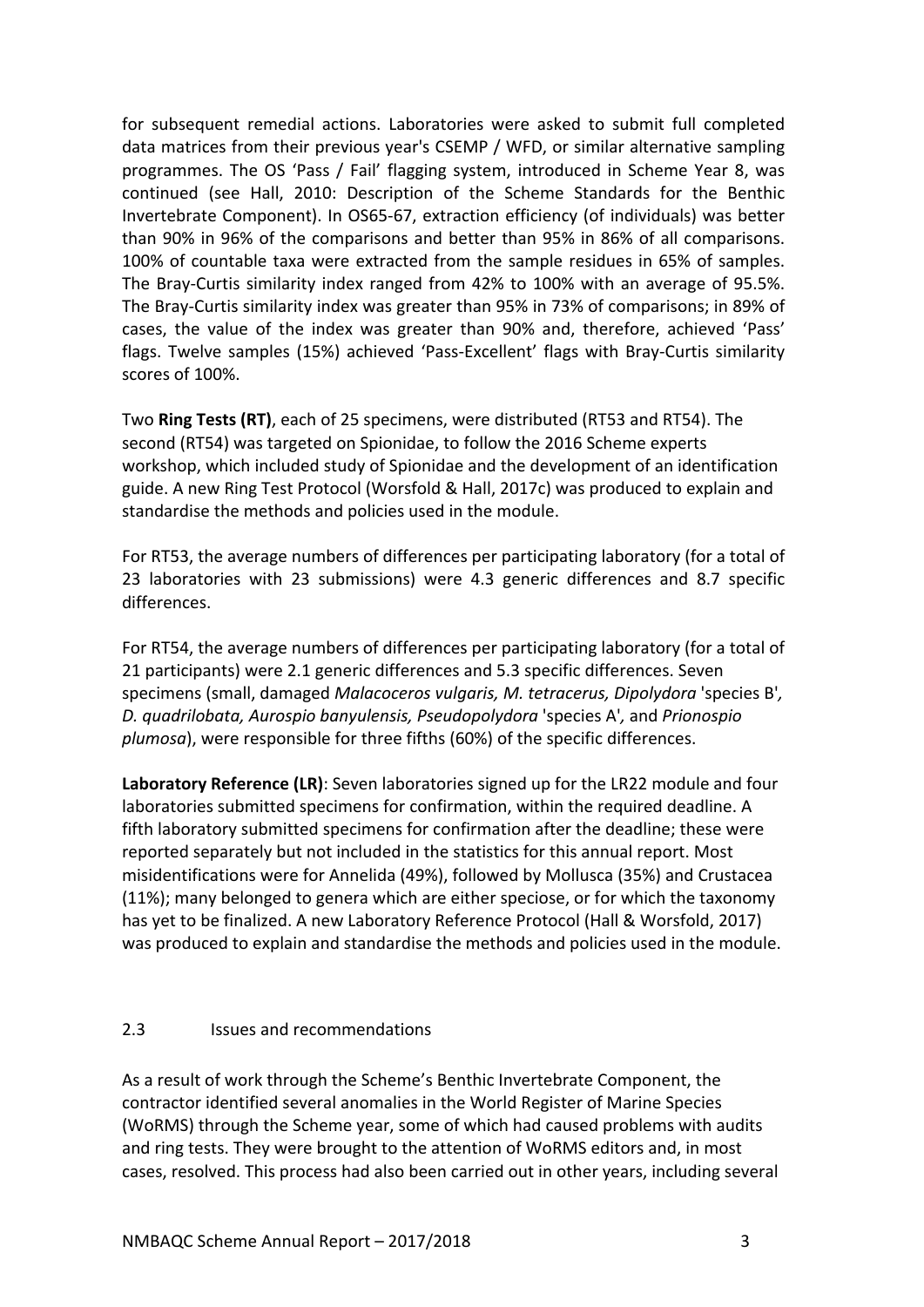(mainly cirratulids) that related to previous contract periods but were completed by the current contractor. The opportunity is taken to list those WoRMS edits initiated by the contractor over the current contract period:

- • *Odostomia conspicua* to *Megastomia conspicua*; Serge Gofas, 07/07/2017;
- • *Paraspio decorata* to *Spio decorata*; Geoff Read, 18/09/2017;
- • *Parametaphoxus fultoni* to *Metaphoxus fultoni*; Tammy Horton, 05/10/2017;
- • *Trichobranchus sikorskii* to *Octobranchus sikorskii*; Geoff Read, 15/12/2017;
- • *Chrysallida sarsi* to *Parthenina sarsi*; Serge Gofas, 19/04/2018;
- • *Palaemon yuna*, added; Sammy De Grave, 22/02/2018;
- *Palaemon leucurus*, authority corrected; Sammy De Grave, 22/02/2018.

Return of data to APEM Ltd. followed the same process as in previous Scheme years. Spreadsheet-based forms (tailored to the receiving laboratory) were distributed to each laboratory via email. All returned data were converted to Excel 2010 format for storage and analysis. In this, and previous, Scheme years, slow or missing returns for exercises lead to delays in processing the data and resulted in difficulties with reporting and rapid feedback of results to laboratories. Reminders were distributed shortly before each exercise deadline.

The following is a summary of the major points of importance:

**1.** The majority of participating laboratories submit data / samples in accordance with the Scheme's timetable. Late submissions, however, are still the major contributing factor for delaying the production of exercise bulletins / reports. Laboratories should endeavour to report their results within the requested time, according to the deadlines circulated at the beginning of each Scheme year. It would be helpful if laboratories wishing to query Ring Test specimen identifications did so within a week of report receipt. These considerations would greatly facilitate the analysis of results and effective feedback.

**2.** The number of samples in data sets provided for selection of Own Samples varied considerably, with several laboratories offering less than the minimum 20 samples (due to low volumes of sample processing) and other laboratories offering up to 556 samples across 18 projects for audit selection. Best practice for commercial laboratories should be to use the Scheme as an external auditor for most or all of their samples and no 'cherry picking', pre-analysis selection, or pre-submission re-working of samples should be undertaken. **Retention of sample residues** will be required to facilitate this and to ensure that any subsequent remedial actions can be adequately completed. 

**3.** Revised data request and sample submission forms were introduced for the 2017 / 2018 OS module to capture **data / sample ownership**. Where data belong to CMAs, the submitting participant was required to declare this so that audit results could be shared accordingly and CMA data auditing could be tracked and co-ordinated.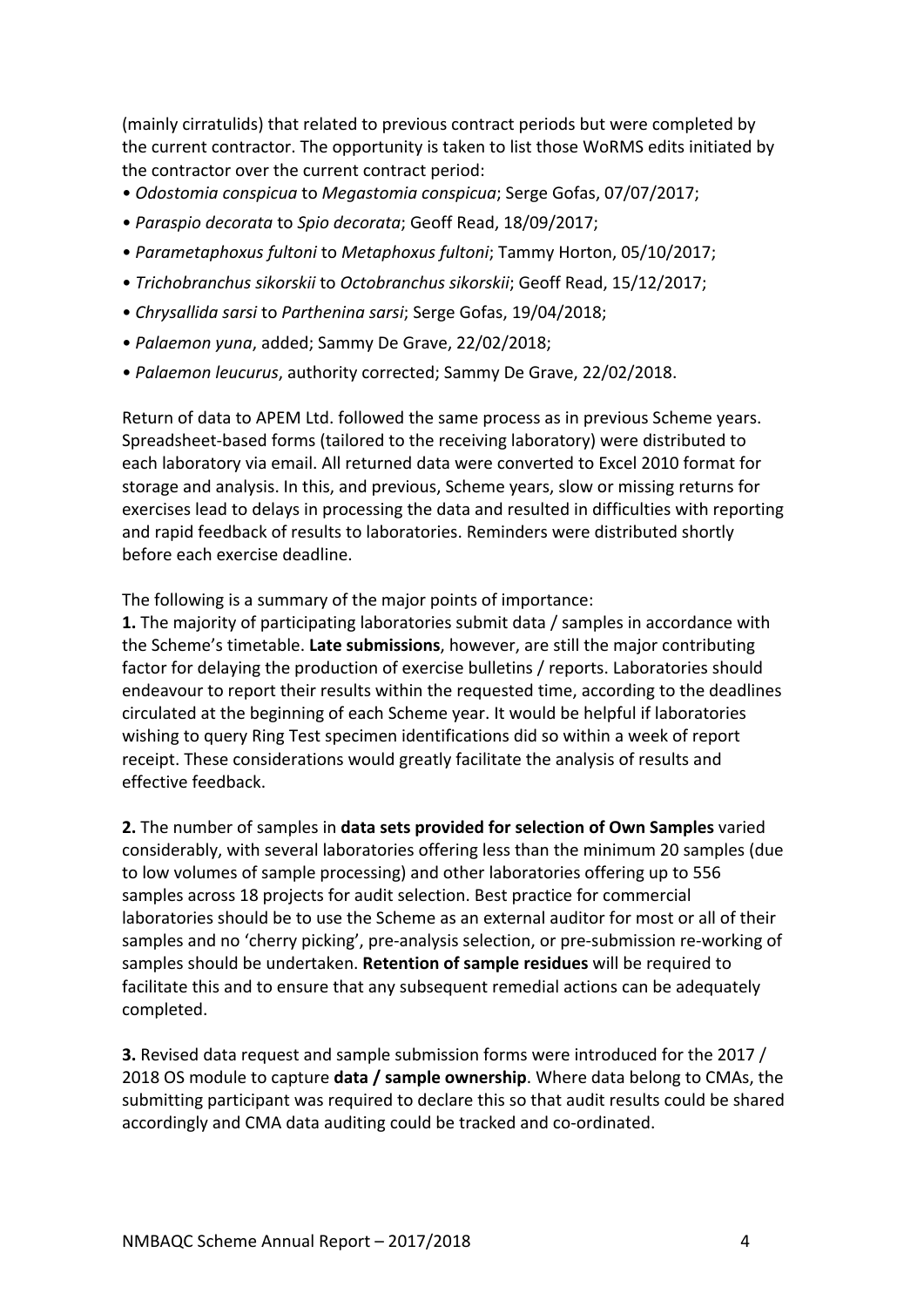**4.** There were continued problems associated with the measurement of biomass for individual species in the Own Sample module. In this and previous Scheme years, several laboratories, despite using blotted wet weight biomass techniques, rendered some of their specimens too damaged to be re-identified. Additionally, some laboratories had erroneous results where it appeared that biomass had been estimated or mis-transcribed. The initial processing of a sample should in no way compromise the effectiveness of an audit. Biomass procedures should not render the specimens unidentifiable. Biomass must be reported to four decimal places with nominal weights recorded as 0.0001g. A standardised protocol is available in the NMBAQC guidance document (Worsfold, Hall & O'Reilly (Ed.) 2010) and must be followed for CSEMP / WFD analysis. 

**5.** There were some instances (OS & LR modules) of specimens being provided in vials **/ containers that were not airtight** and, as a consequence, specimens were dry and in some case identification was impossible. Participants are reminded that specimens should be stored in suitable air-tight containers so that viability is maintained for the audit process. Participants should also ensure that OS & LR samples are transported to APEM in accordance with the H&S regulations. Participants should use rigid crates when submitting heavy sample residues to prevent damage in transit.

**6.** The maintenance of a comprehensive reference collection has numerous benefits for improving identification ability, maintaining consistency of identification between surveys and access to growth series material. The LR exercise can be used as a means of verifying reference specimens. Laboratories are strongly recommended to **implement and expand in-house reference collections of biota**. The inclusion of growth series material is extremely useful for certain groups, e.g. molluscs. All surveys should have an associated reference collection to enable ease of cross-checking or adopting future taxonomic developments.

**7.** Participants submitting data for laboratory reference exercises should add a note **on habitat / location** of samples, to aid identification. A similar 'Habitat Notes' section to that distributed with the ring test exercises was distributed for completion in this year's exercise and will continue into the next exercise to support AQC identifications.

**8.** Laboratories participating in the ring test exercises should attempt to identify all specimens to species and **complete the 'confidence level' section of their ring test datasheets** to enable additional information to be gathered regarding the difficulty of ring test specimens.

**9.** The Own Sample module has shown repeated taxonomic errors for some laboratories over several years. Participating laboratories are encouraged to redress or resolve disagreements for taxonomic errors reported in their Own Samples even if their samples achieve an overall 'Pass' flag.

**10.** There are problems of individuals and taxa missed at the sorting stage of Own Sample analysis. This is an area that is often the major contributing factor in samples with 'Fail' flags or low Bray-Curtis similarity indices. When taxa and individuals are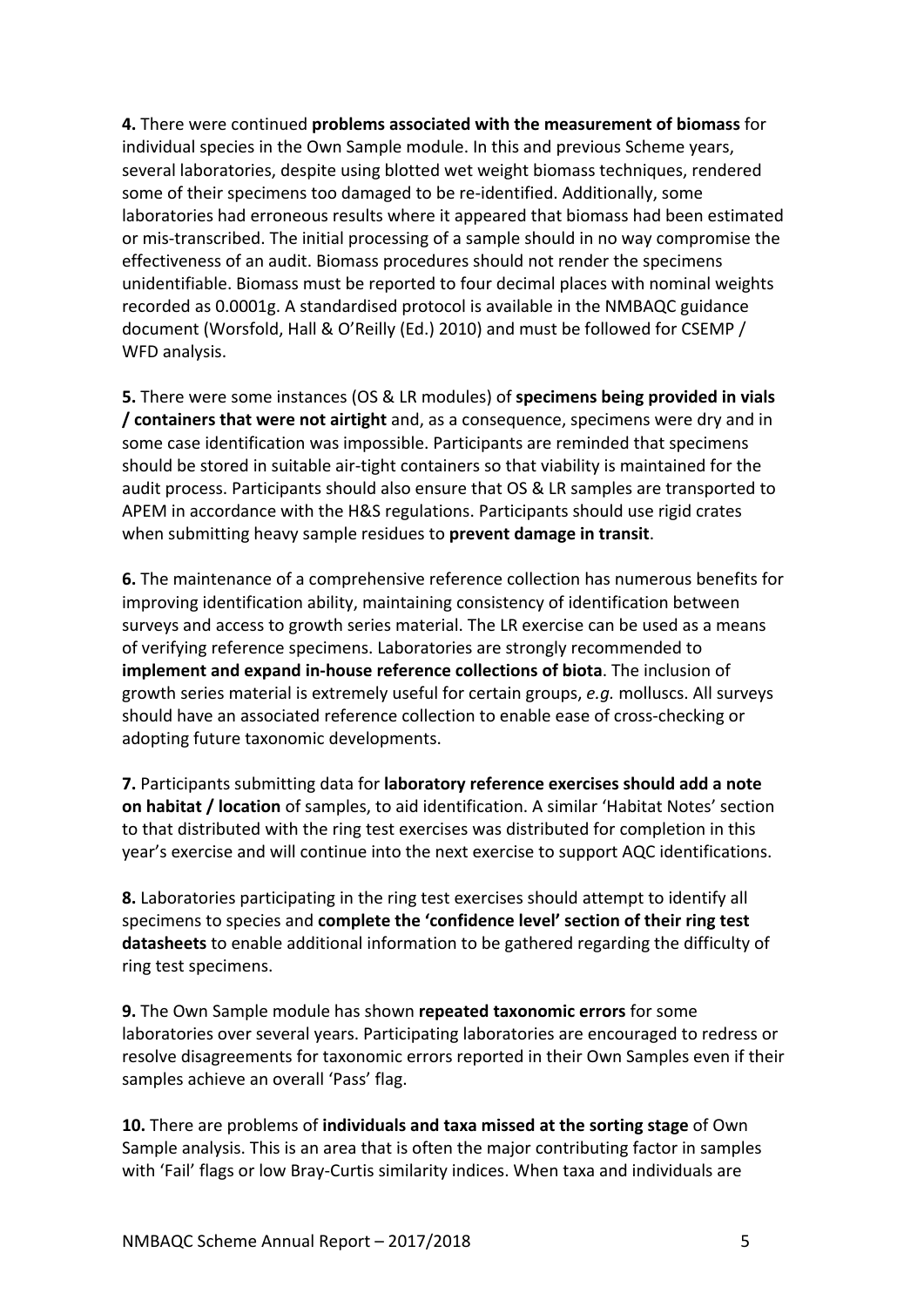missed during the extraction of biota from the sediment, laboratories should determine why certain taxa have not been extracted. This could be due to the taxon not being recognised as countable, or due to problems with the effect of stains upon the specimens. There may also be a problem within certain taxonomic groups (e.g. crustaceans floating within samples or molluscs settled within the coarser sediment fractions). Additional training may be required and a review of existing extraction techniques and internal quality control measures may be beneficial. Remedial action should concentrate on the specific causes of the failure and should be targeted accordingly *e.g.* analyst or method related discrepancies.

**11.** It is apparent that some laboratories are not utilizing the NMBAQC guidelines for processing macrobenthic samples (Worsfold, Hall & O'Reilly (Ed.), 2010) issued with MB18 in Scheme Year 17 to improve the consistency of analysis, *i.e.* all analysts extracting and recording all biota. A detailed **taxonomic discrimination policy (TDP) needs to be developed** and added to the processing requirement protocol (PRP) to ensure that macrobenthic data from multiple analysts are as consistent and intercomparable as possible. The Own Sample pass / fail criteria will be reviewed to ensure that they are fit for purpose and uphold data consistency between the Scheme participants. 

**12.** Since the beginning of the scheme, continual improvement to the learning structure of the Scheme reports has been maintained. For the LR and OS modules, detailed results have been forwarded as *individual* exercise reports to each participating laboratory as soon after the exercise deadlines as practicable. The Laboratory Reference Module Summary Reports introduced last year show identification problems found in all LR submissions and should benefit all participants. In the RT module, after each RT exercise a bulletin was circulated, reviewing the literature used, detailing the accepted identification of the taxa circulated, and including images of relevant specimens. Participants are encouraged to review their exercise reports and **provide feedback concerning content and format** wherever appropriate. 

**13.** The primary aim of the Benthic Invertebrate Component of the Scheme is to improve the quality of biological data via training and audit modules. An informal constructive reporting system exists to assist in the overall improvement of data quality. For example, laboratories struggling with particular taxonomic groups in their Own Samples often receive additional support, as well as receiving their returned OS material separated, according to the AQC identifications, for future reference. Eight of the 9 'failing' Own Samples in Scheme Year 2017 / 2018 (Year 24) have already been rectified via the recommended remedial action. Participants are encouraged to **provide feedback and request further information for any of the scheme exercises to improve the quality and consistency of their data.** 

**14. Additional guidance for Own Sample 'next steps' following audit results** has been created to ensure that all participants and other stakeholders are aware of the route to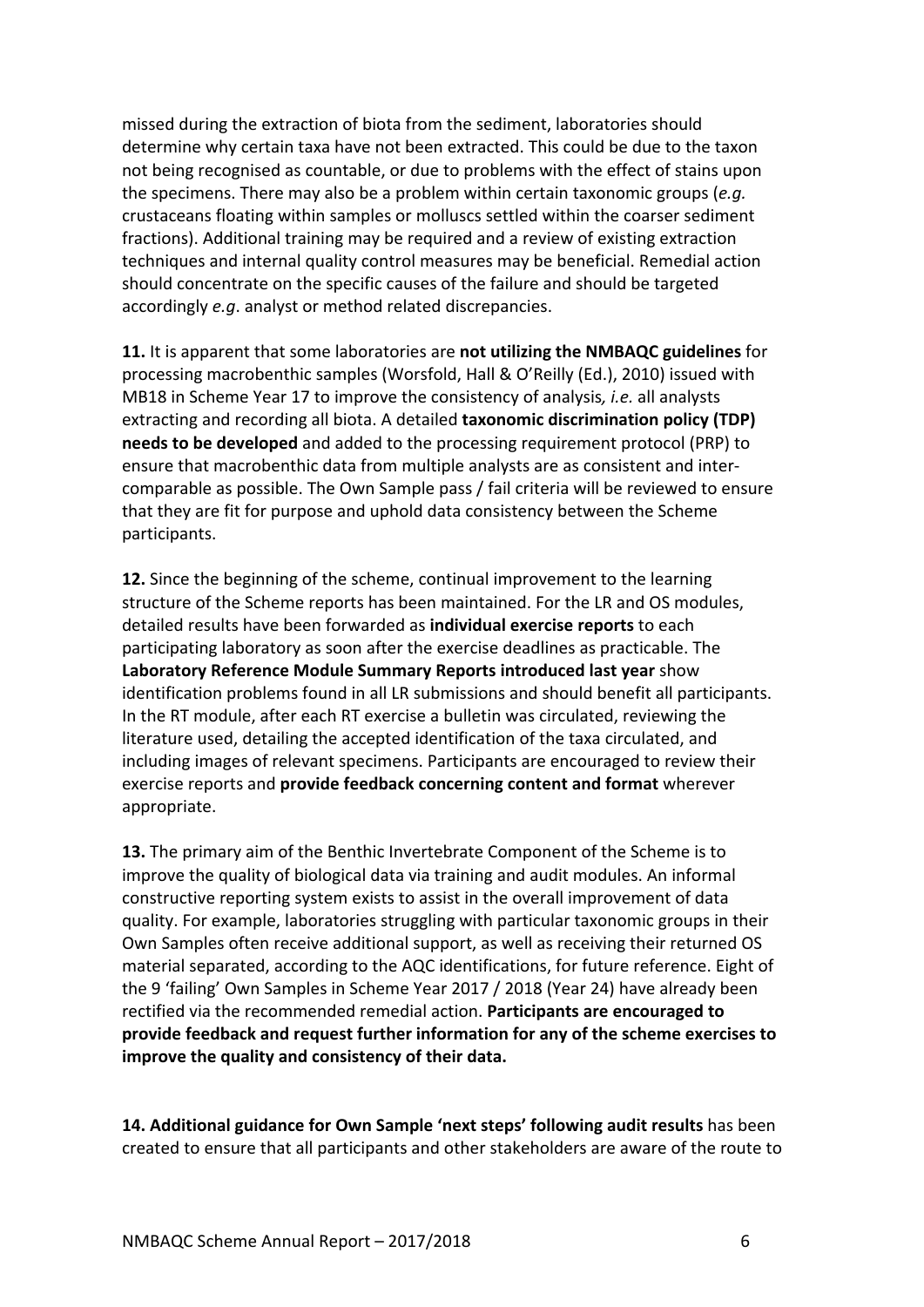quality assured data (Hall. 2016. *Own Sample Interim Report Review and Remedial Action Processes*). 

**15.** There remain some misconceptions about the nature of the Scheme and the services it provides. It is not an accreditation scheme but provides quality assurance for the UK's CSEMP/WFD programme. In addition, the Scheme can provide **audits of samples** for any marine biological programme or development. It also provides **projectlevel audits** by applying the OS and LR protocols to examine project data. These services require more extensive communication (Scheme website, information note etc.) to notify all potential users and maintain consistent quality assurance for European marine data. A best practice guidance protocol for NMBAQC project-level audits needs to be produced and published on the scheme website. Meanwhile, it should be understood that a project level audit includes a review of data and check of reference collection specimens for the whole project, as well as for selected samples. Audits of samples from a project without more extensive reviews of data and other material do not constitute quality control of the whole project through the Scheme.

**16.** Despite protocol documents being produced for a recent Scheme year (Year 21, 2015- 2016), misconceptions still exist regarding the purpose and methods for some of the Scheme's modules. **Protocol documents for all modules were reviewed and reissued ahead of the exercises for this scheme year (Ring Test Protocol, Laboratory** Reference Protocol, Own Sample Exercise Protocol).

**17.** APEM Ltd. strives to ensure smooth running and **transparency of the Scheme** at all times. APEM Ltd. log and make available all correspondence to the Benthic Invertebrate Contract Manager (Myles O'Reilly, SEPA). Participants can be assured that their anonymity will be protected if this correspondence is required to be shared with the Committee.

## 2.4 Reports & Taxonomic literature

An update to the Scheme's taxonomic literature database was produced as a text document Bibliography of taxonomic literature (Worsfold et al., 2018). This lists over 3,100 citations for identification literature for northeast Atlantic marine and brackish water biota by taxonomic group, with sections for benthic invertebrates, fish, benthic algae, zooplankton, phytoplankton and non-native species.

Worsfold, T., Hall, D., & O'Reilly, M., 2018. Bibliography of taxonomic literature for **marine and brackish water Fauna and Flora of the North East Atlantic.** NMBAQC Scheme, 198 pp., February 2018.

**Benthic Invertebrate Component Annual Report, 2017/2018 (Year 24) Worsfold, T.M.,** Hall, D.J., and O'Reilly, M. (Ed.), 2018. Benthic Invertebrate Component Annual Report.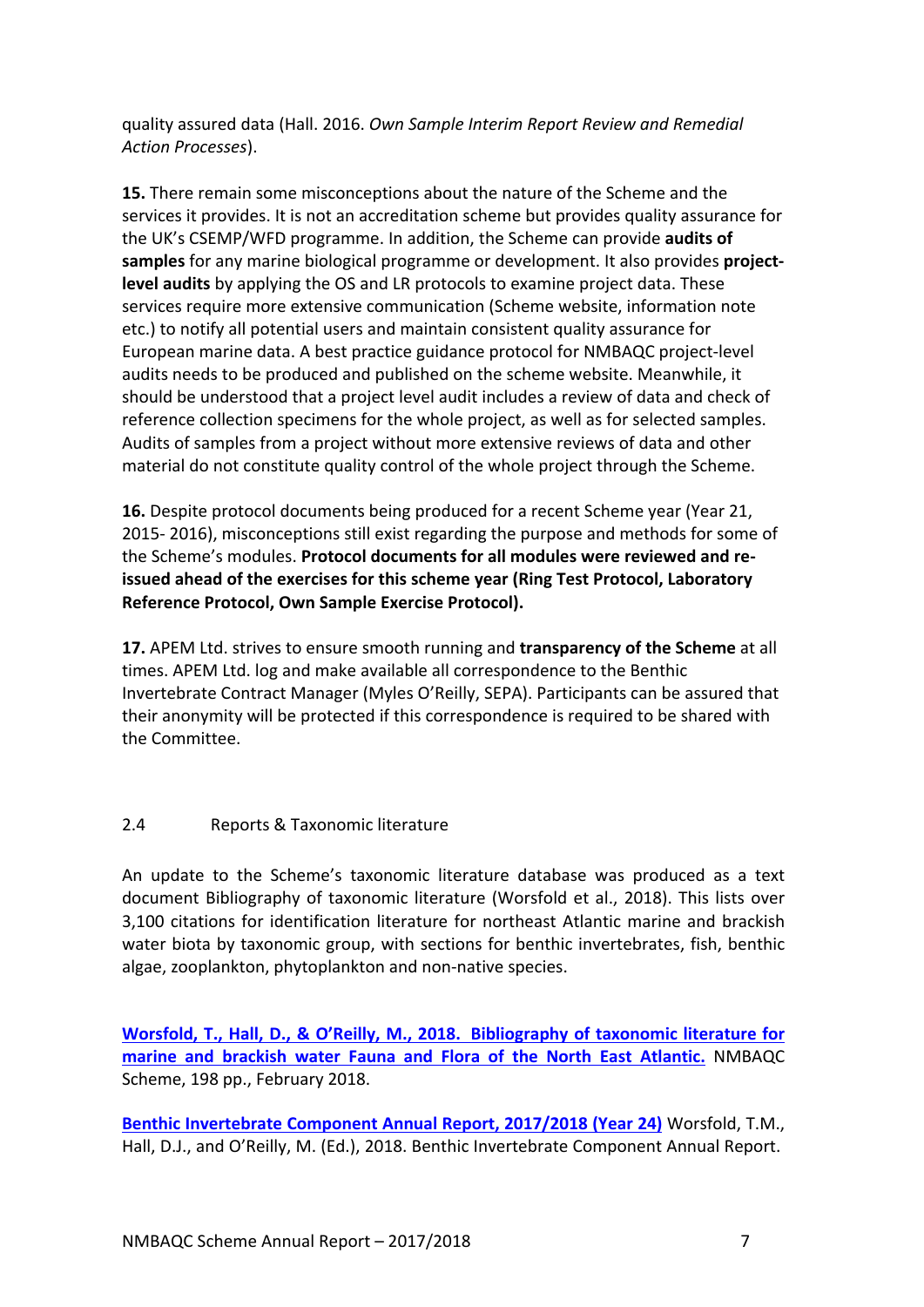Scheme Operation 2017/2018 (Year 24). A report from the contractor to the NMBAQC Scheme co-ordinating committee. 28pp, July 2018

**Own Sample Module Summary Report OS65, 66 & 67 - July 2018 Hall, D. 2018. NE** Atlantic Marine Biological Analytical Quality Control Scheme. Own Sample Module Summary Report OS65, 66 & 67. Report to the NMBAQC Scheme participants. 14pp, July 2018.

**Laboratory Reference Module Summary Report LR22 – March 2018** Worsfold, T. and Hall, D., 2018. NE Atlantic Marine Biological Analytical Quality Control Scheme. Laboratory Reference Module Summary Report LR22. Report to the NMBAQC Scheme participants. 9pp, March 2018.

**RTB54 – Mar 2018 (Targeted - Spionidae)** Worsfold, T., Hall, D. & Pears, S., 2018. NE Atlantic Marine Biological Analytical Quality Control Scheme. Ring Test Bulletin: RTB#54. Report to the NMBAQC Scheme participants. APEM Report NMBAQC RTB#54, 32pp, Mar, 2018.

**Review of recording and identification policy differences in Benthic Invertebrate Component exercises (OS, LR, MB) for Scheme Operation 2014 - 2016 (Years 21, 22,** 23). Worsfold, T.M., Hall, D.J., 2017a. Report to the NMBAQC Scheme committee and participants. 18pp, July 2017

Benthic Invertebrate component - Own Sample Exercise Protocol. Worsfold, T.M. and Hall, D.J., 2017b. Report to the NMBAQC Scheme participants. 16pp, August 2017.

**Benthic Invertebrate component - Ring Test Protocol. Report to the NMBAQC Scheme participants.** Worsfold, T.M. and Hall, D.J., 2017c. 6pp, August 2017

**Benthic Invertebrate component - Laboratory Reference Protocol. Hall, D.J.** and Worsfold, T.M., 2017. Report to the NMBAQC Scheme participants. 5pp, August 2017

#### **3 Particle Size Analysis component**

Contract Manager: Claire Mason, Cefas. Component Administrator: Lydia McIntyre-Brown and David Hall, Apem Ltd.

#### 3.1 Summary of activities

The particle size component of the scheme comprises of two modules:

- ❖ The PS Ring Test (PS).
- ❖ The PS Own Sample (PS-OS).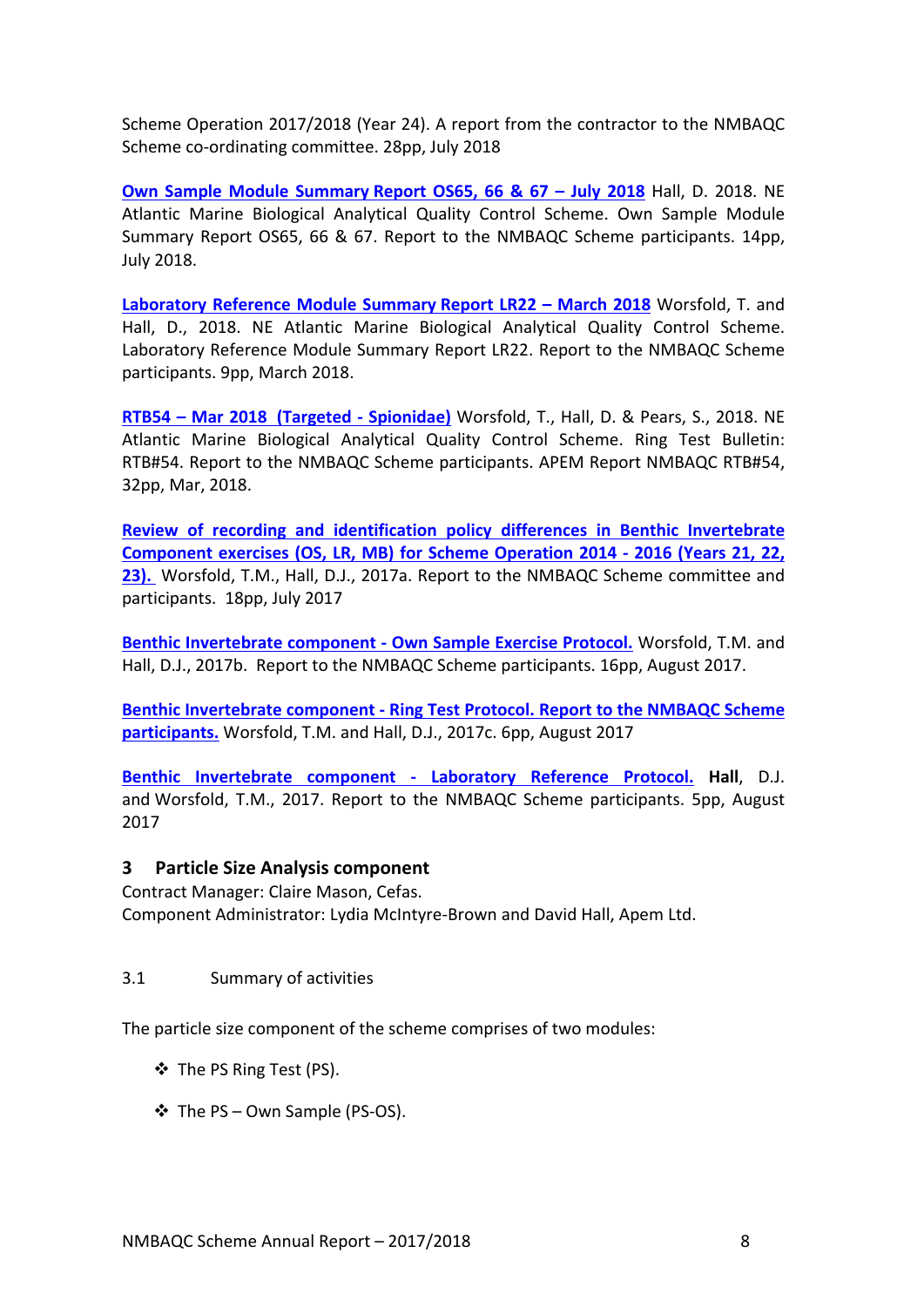The PS module followed the same format of  $2016/17$ ; a series of exercises involved the distribution of test materials to participating laboratories and the centralised examination of returned data and samples.

The PS-OS module, introduced in the 2014/15 Scheme year, followed the same logistical format as the previous year. Selected participant samples are re-analysed by the NMBAQC Scheme PSA contractor and the results are compared. The Particle Size Own Sample module is a training / audit module and the purpose of this module is to examine the accuracy of particle size analysis for participants' in-house samples.

Sixteen laboratories signed up to participate in the 2017/18 PS module exercises (PS64, PS65, PS66 and PS67); seven were government laboratories and nine were private consultancies. Thirteen laboratories signed up to participate in the PS-OS module exercises (PS-OS10, PS-OS11 and PS-OS12); eight were government laboratories and five were private consultancies. One government laboratory had two Lab Codes to submit six PS-OS samples for AQC analysis.

### 3.2 Summary of Results

Sixteen laboratories subscribed to the exercises in 2017/18.

#### Ring Test results - PS Module - PS64, PS65, PS66, PS67:

For the first ring test circulation (PS64 and PS65) all subscribing participants provided results; for the second ring test circulation (PS66 and PS67) all but one participant provided results. PSA 2409 did not participate in exercise PS66 and PSA 2415 did not participate in exercise PS67; both provided email confirmation of their nonparticipation. 

Sample PS64 indicated an average composition of 0.01% gravel, 22.32% sand and 77.66% mud, classified as "Slightly Gravelly Sandy Mud".

Sample PS65 was a mixed sediment and contained an average of 50.26% gravel, 48.79% sand and 0.95% mud, classified as a 'Sandy Gravel'.

Sample PS66 was a diamicton and both sieve and laser analyses were required. The sample contained an average of 8.39% gravel, 66.89% sand and 24.72% mud and was classified as Gravelly Muddy Sand'.

Sample PS67 was a gravel sample and only required sieve analysis. The results showed an average of 84.72% gravel and 15.28% sand.

For PS64 there was generally good agreement between the results for the replicates and those supplied by most of the participating laboratories, Despite these samples being pre-sieved through a 0.5mm sieve, small weights (on average 0.058g) of sediment greater than 1mm were found. This reflects variability in the efficiency with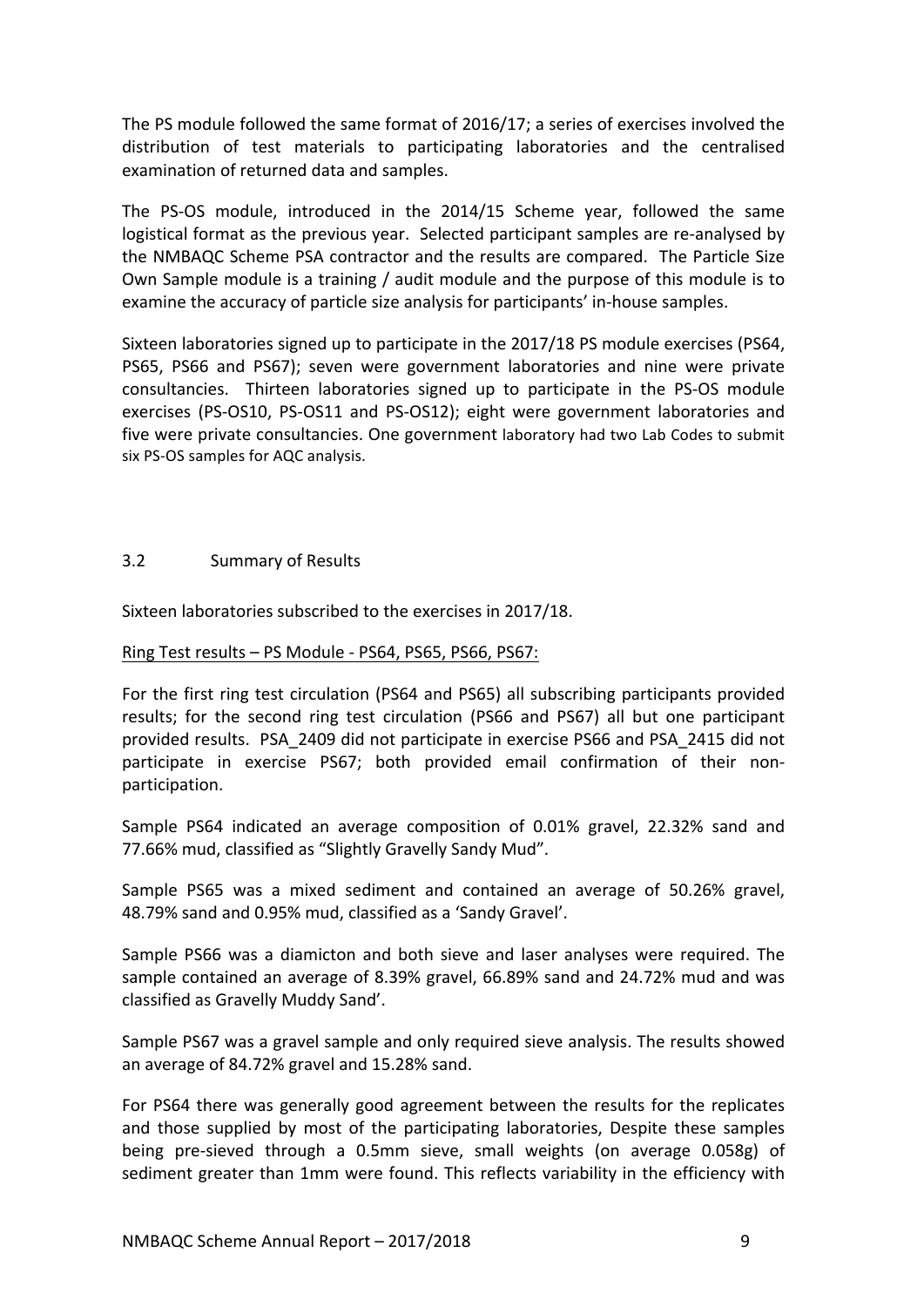which elongate particles, mainly shell fragments, pass through a given sieve size. Six participants chose to undertake both sieve and laser analysis on this sample, the remainder only undertook laser analysis. Of the labs using a laser the percentage of sand ranged from 10.3% to 39.0% (PSA 2405) and mud ranged from 61.0% to 89.8%. Those that undertook sieve analysis found small amounts  $(0.04g - 0.08g)$  of sediment greater than  $1$ mm, equating to a gravel percentage of  $0.01\%$  to  $0.09\%$  and recorded the sample as Slightly Gravelly Sandy Mud. The participants who only undertook laser analysis recorded the samples as Sandy Mud or a derivative. Those participants using Beckman Coulter instruments recorded a higher percentage of clay than those using Malvern Mastersizer instruments.

For PS65 there was generally good agreement between the results from the analysis of the benchmark replicates and those from the participating laboratories, except for one lab who found no sediment greater than 1mm. Two labs did not follow NMBAQC methodology and split the sample at 63 microns rather than 1mm. The majority of participants recorded the sample as Sandy Gravel or a derivative e.g. Sandy Fine Gravel or Very Fine Gravel.

For PS66 there was a large amount of variation between the results reported by the participating laboratories and those obtained for the benchmark replicates. One lab did not analyse sediment above 1mm and one did not follow NMBAQC methodology as they had no laser. One lab appears to have only analysed a sub-sample of the replicate as indicated by a lower total weight. One lab recorded a high amount of sediment at 16mm which turned out to be a data entry error. Percentage clay showed variation with laser instrument type, with the Beckman Coulter users recording a higher percentage clay than those using the Malvern Mastersizer. Although the majority of participants classified the sample as Gravelly Muddy Sand, there were differences in the proportions of mud and sand reported.

For PS67 there was very good agreement in results between the laboratories and the benchmark data. All participants classified the sample as Gravel, with an average of 84.79% Gravel and 15.19% Sand. The sample was supplied as a dry sample and it was not possible to undertake a wet separation at 1mm as stated by the NMBAQC methodology. As a result of this the sample only required dry sieve analysis. Five participants chose not to follow the NMBAQC methodology and dry sieved down to 63microns (rather than 1mm) For those participants following the NMBAQC methodology and dry sieving to 1mm the process produced some less than 1mm material that was collected in the base pan. Some Participants PSA 2403, PSA 2404, incorporated this base pan weight into their final data in the 0.0 to 0.5 phi size interval. Those that did not incorporate the less than 1mm base pan weight into the final data ended up with the total sample weight in the Sieve section not matching the total sample weight in the Final data. One participant chose to laser the less than 1mm base pan fraction thus recording 0.02% Mud

In previous years laboratories meeting or exceeding the required standard for a given PS exercise would be considered to have performed satisfactorily and a flag indicating a "Pass" or "Fail" would be assigned to each laboratory for each exercise. As the Pass/Fail criteria are still under review for the PS exercises, in 2017/18 (Scheme year 24) a "Good" or "Review" flag has been issued for methodology and summary data, laser and sieve processing and data merging.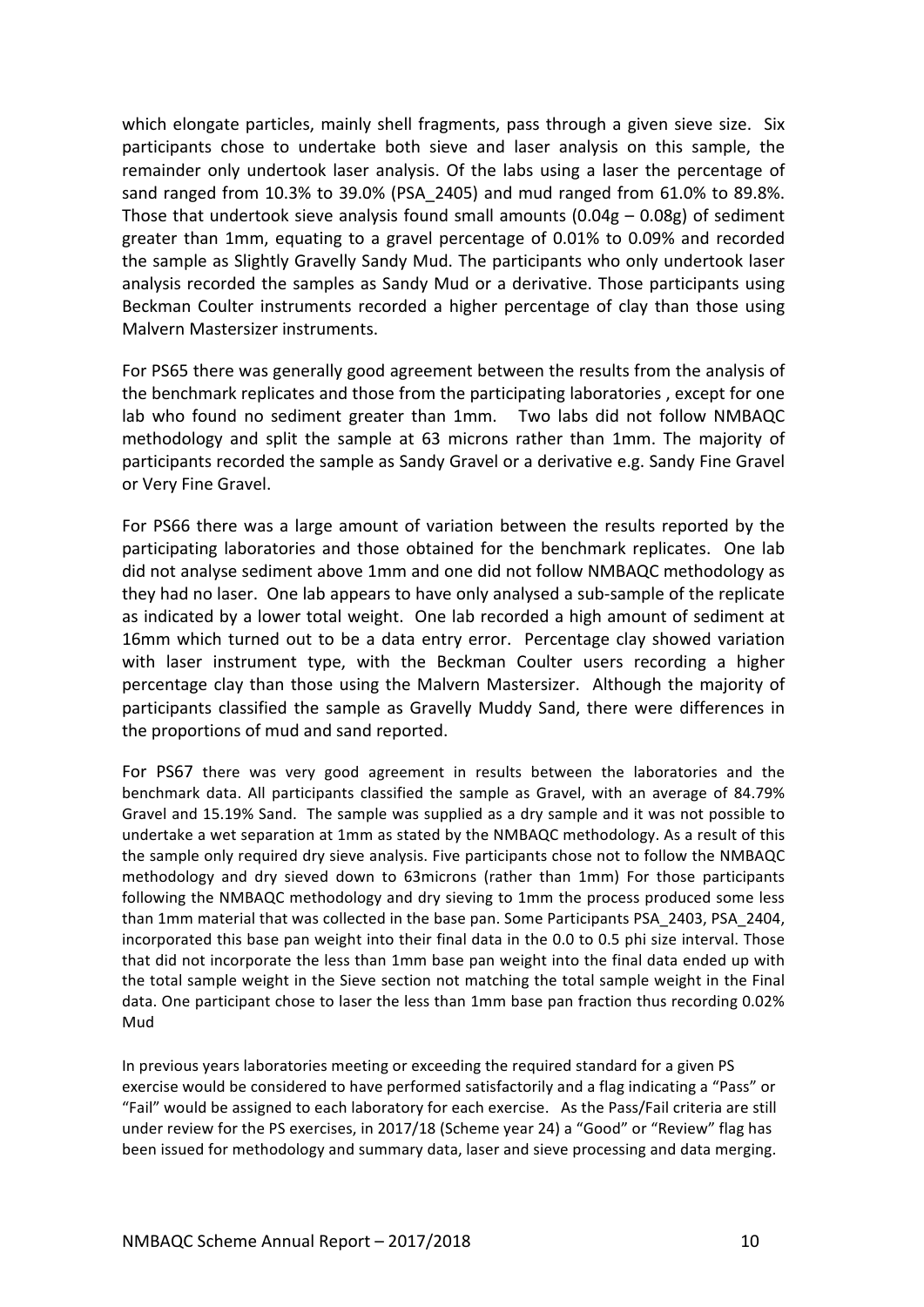This aims to highlight any potential errors but will not be used to assess the performance of a laboratory.

#### Own Sample results - PS-OS Module

Participants' "own" samples are re-analysed by the NMBAQC Scheme PSA contractor and the results are compared. The purpose of this exercise was to examine the accuracy of particle size analysis for participants' in-house samples. The results were split into sieve processing, laser processing, data merging and whether a representative sample was supplied. Participants received a "Good" or "Review" flag based on their results. Where a "Review" flag was issued comments were supplied detailing problems that had arisen.

Thirteen laboratories subscribed to the PS-OS module in 2017/18 and all provided data and submitted samples for re-analysis. Laboratories generally provided workbooks with all the correct information. All participants except one provided all necessary fractions of their sample for re-analysis; one participant did not provide any laser sub-sample, therefore the dried < 1mm fractions were used for laser analysis but this required soaking for 48 hours to soften, before thoroughly mixing and subsampling.

There was generally good agreement between the participants and the AQC results, particularly in terms of basic sediment textural classification. There were a few discrepancies in the sieve data but these are to be expected due to factors such as breakage of particles during repeat analysis and variations in sieving time and vibration amplitude. The AQC analysis of a few samples found small amounts of material greater than 1mm in samples where participants had undertaken laser analysis only, therefore sieve and laser analysis should have originally been carried out, however these small amounts of greater than 1mm particles had minimal effect on the overall distribution of the sample and were usually deemed not to be materially significant. One of the main issues with the participant data supplied was that laser data did not sum to 100%; this had a knock-on effect on the final merged data not summing to 100%. In some of the results there was a fair amount of variability in the laser analysis between the primary data and the Benchmark re-analysis; some of this variability can be explained by differing laser instruments used by the AQC lab and participants.

**The Malvern Mastersizer 2000 and 3000 instruments do not have the same resolution as the** Beckman Coulter LS13320. Often the Beckman Coulter system reports higher mud content than the Malvern machines and the distributions produced by the Malvern tend to be more smoothed, and less able to identify discrete size modes. The output size distribution from the Malvern instruments machines is very dependent on the diffraction pattern interpretation model used; this can be selected by the operator as "General Purpose, Unimodal, and Multimodal etc." and can give rise to uncertainty. There is no such specification requirement with the Coulter instruments.

#### 3.3 **Issues and recommendations**

A number of observations may be made based on the results of the exercises described above. The following is a summary of the major points of importance.

**1.** Laboratories should ensure that they follow the NMBAQC methodology when participating in the Particle Size (PS) Ring Test. The PS Ring Test is designed to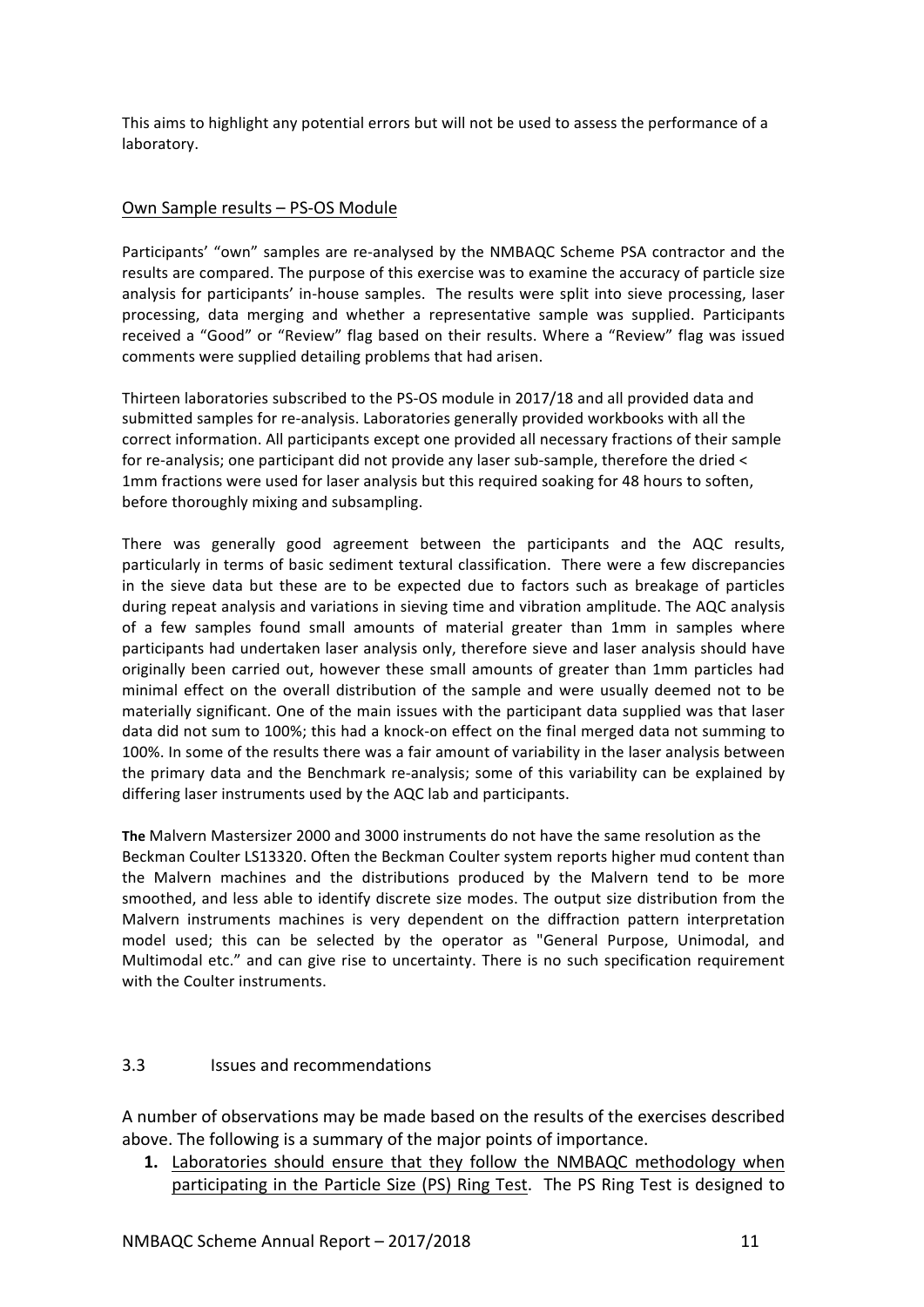test that all participants are getting comparable results when they follow the same methodology. It is therefore important that only the NMBAQC methodology (Mason, 2016) is used where possible and that results for  $3 \times 3$ laser analyses are provided Participants who do not have access to a laser analyser will be permitted to use alternate methods for samples that contain sediment less than 1mm as long as the method used is detailed in the summary section of the workbook. Samples for the PS-OS module can be analysed following alternative in-house methods however these must be thoroughly described and the participant should be aware that re-analysis will be undertaken following the NMBAQC methodology. Samples provided for PS-OS which have been routinely analysed do not necessarily have to provide  $3 \times 3$ laser analysis data but should show that appropriate QC checks have been carried out, including on the final data set. Participants will be reminded of this in the PS protocol document in the next Scheme year.

- **2.** Participants should review their data prior to submission. Errors in datasets can often be spotted in the summary statistics, e.g. percentage gravel, sand and silt/clay, before the data are submitted. All parts of the workbook should be double checked before submission to ensure that they are all filled in correctly. This will help eradicate typing and transcription errors.
- **3.** The current NMBAQC Scheme Pass/Fail criteria for the PS modules are under review. Currently results are broken down for review, including methodology, sieve processing, laser processing, data merging and summary statistics. Laboratories then received a "Good" or "Review" flag based on their results; "Review" flags came with accompanying comments as to where mistakes have been made and how to correct them. This approach was thought to be more informative and would help participants to identify errors and correct any issues for future exercises. Research into more robust "Pass/Fail" criteria will continue, in the meantime the format will remain the same.
- **4.** The PS and PS-OS module results both highlighted differences between the sensitivity of laser instruments. Comparison of laser data in the PS-OS and PS results showed that the Beckman-Coulter LS13320 instrument used by the AQC lab, which includes a Polarization Intensity Differential Scattering (PIDS) and gives enhanced measurement capability in the clay-size range  $\left($  < 2 um) compared to other lasers models used by many of the NMBAQC scheme participants. The NMBAQC PSA workshop in December 2017 looked at possible ways to minimise the differences created by the use of different laser instruments and optical models, and the possibility of standardising so that all laboratories following the same procedures. It was agreed that the recommended optical model is Mie Theory with values of 1.55 for the 'Real' and 0.1 for the 'Imaginary' components of the Particle Refractive Index, **respectively** Experimental results have demonstrated that use of the Fraunhoffer optical model reduces the differences between laser instruments, albeit by loss of 'detail' within the very fine silt and clay size fractions. However, the potential suitability of using the Fraunhofer model to achieve greater interlaboratory comparability will need to be explored in more detail when enough data have been collected. It has been suggested that in the next scheme year participants should submit data using both the Mie Theory and Fraunhoffer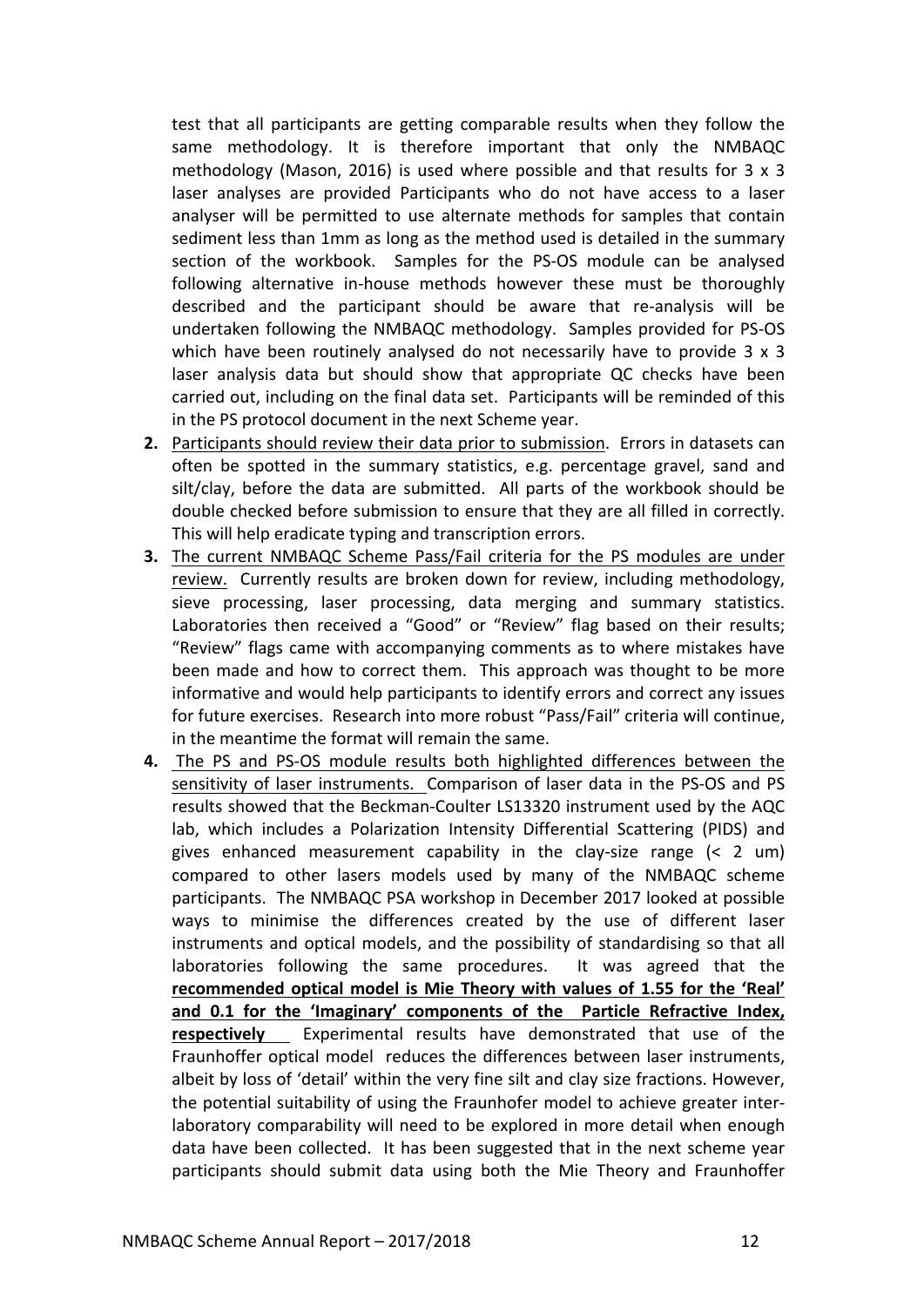model to allow further assessment to be made. Obscuration will vary depending on sample type; only a small amount of mud is needed to reach an obscuration of 10%, and the presence of relatively small but potentially significant amounts sand may be missed; it may therefore be better to run at a higher obscuration where the presence of sand is observed during sample preparation. A gap can appear between the sieve and laser data in the final merged distribution if not enough sample is added to the laser to detect the sand. The 2017/18 workbook was modified to make the process of providing metadata simpler, and it is essential that participants complete the relevant sections. The 2018/19 workbook will be modified to have the opportunity to provide laser data **below 0.086um for those who wish to.** 

**5.** A successful Particle Size Workshop was held at NLS in Leeds during December 2017 and an end-users workshop in Peterborough, June 2018. The December workshop included demonstrations by representatives of both major laser analyser manufacturers Malvern Instruments and Meritics on behalf of the Beckman Coulter, as well as presentations by the Benchmark Lab (KPAL – Prof. Ken Pye and Dr. Simon Blott) and scheme manager, Claire Mason (Cefas). The workshop demonstrated that there are still varying interpretations of the NMBAQC standard methodology and with changes in staff not all labs are fully aware or compliant with the procedures recommended in the Guidance. In future scheme years it would be useful to consider either a practical workshop or making video to train new staff in the NMBAQC methodology The June workshop focused on the end users of particle size data rather than those producing the data. The aim was to establish what the minimum requirements were both in terms of data quality and quality assurance for the laboratories producing data to meet the needs of the end users. As well as to produce quality data and metadata so that analyses can be reliably used for future studies.

#### 3.4 Reports

**PS67 January 2018** McIntyre-Brown, L. & Hall, D., 2017. National Marine Biological Analytical Quality Control Scheme. Particle Size Results: PS67. Report to the NMBAQC Scheme participants. Apem Report NMBAQCps67, 38pp, January 2018.

**PS66 January 2018** McIntyre-Brown, L. & Hall, D., 2017. National Marine Biological Analytical Quality Control Scheme. Particle Size Results: PS66. Report to the NMBAQC Scheme participants. Apem Report NMBAQCps66, 39pp, January 2018.

**PS65 October 2017** McIntyre-Brown, L. & Hall, D., 2017. National Marine Biological Analytical Quality Control Scheme. Particle Size Results: PS65. Report to the NMBAQC Scheme participants. Apem Report NMBAQCps65, 37pp, October 2017.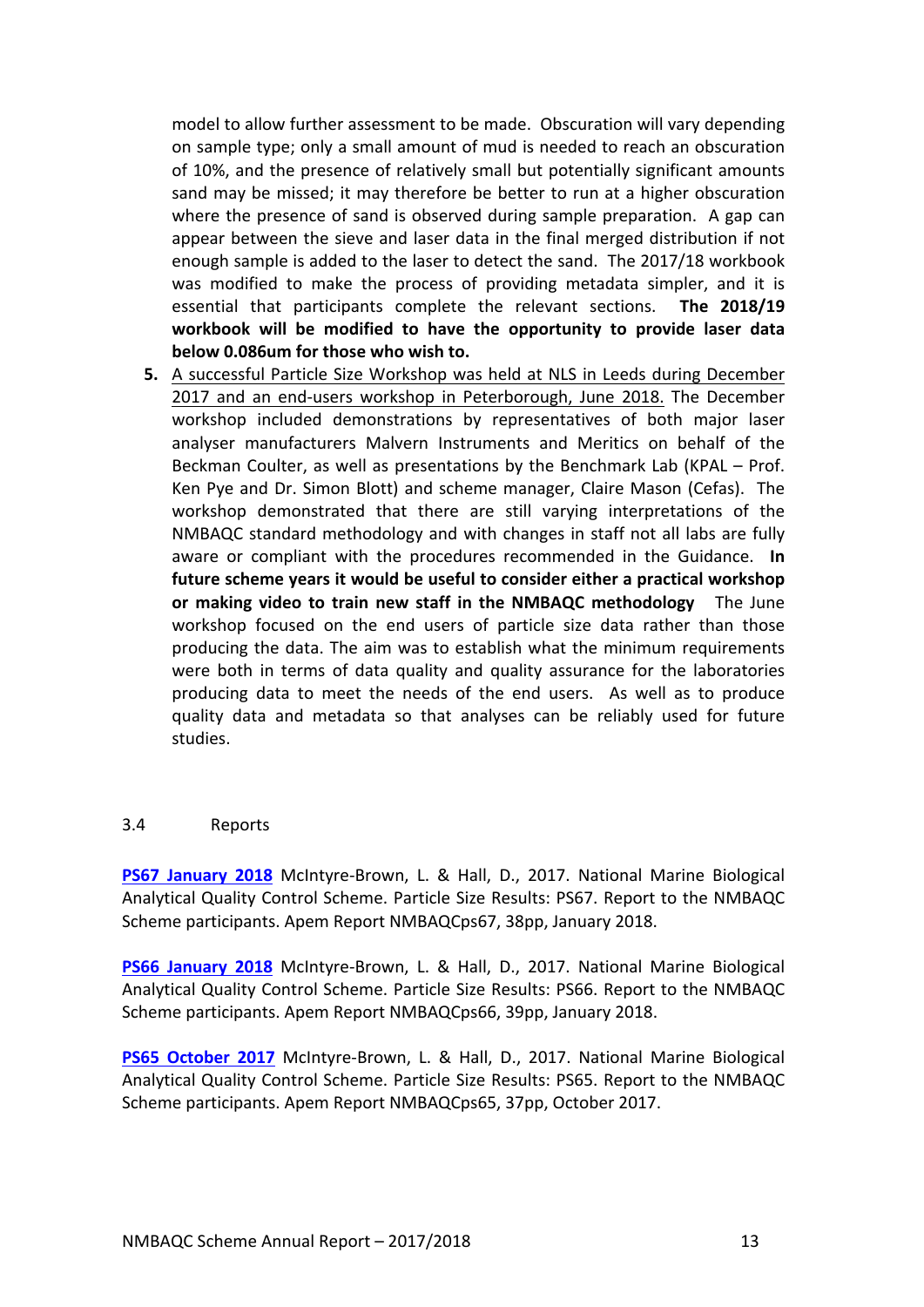**PS64 October 2017** McIntyre-Brown, L. & Hall, D., 2017. National Marine Biological Analytical Quality Control Scheme. Particle Size Results: PS64. Report to the NMBAQC Scheme participants. Apem Report NMBAQCps64, 37pp, October 2017.

## **4 Fish component**

Contract Manager: Jim Ellis, Cefas. Component Administrator Ruth Barnich, Thomson Unicomarine Ltd.

## 4.1 Summary of activities

The twenty-fourth year of the NE Atlantic Marine Biological Analytical Quality Control (NMBAQC) Scheme (2017/18) followed the format of the twenty-third year, with a ring test (RT) and a reverse ring test (RRT) being organised. This involved the distribution of test specimens to participating laboratories and the centralised examination of returned data for the first module, and re-analysis of fish specimens submitted by participants for the latter. The component was managed by the contractor Thomson Unicomarine Ltd., while the results of both ring tests were analysed by PISCES Conservation Itd.

The Fish Component of the Scheme is currently in its eleventh year (2007/08). Twentyfour laboratories participated in the 2017 / 2018 Scheme year. Nineteen participants were government laboratories, four were private consultancies and one was a University laboratory. Although some fish are sampled under the Clean Seas Environment Monitoring Programme (CSEMP), the number of target species is relatively few. However, the requirement to monitor fish assemblages in transitional waters for the Water Framework Directive (WFD) provides a major impetus for the Fish Component modules.

## 4.2 Summary of results

The analytical procedures of both modules were the same as for the tenth year of the Fish Component.

Fish Reverse Ring Test (F\_RRT09): The identification of fifteen fish specimens selected and supplied by the participating laboratories was relatively accurate with only five taxonomic errors for 235 specimens submitted. The errors concerned species of wrasse, gurnard, sole, grey mullet, rockling and flounder/dab. The majority of specimens were collected during the 2017 autumn monitoring surveys. As observed in previous years, there were differences in the approach to the reverse ring test by the participating laboratories; some used this as a test for confirming voucher specimens, whilst others submitted problematic specimens, hence comparison of results is not applicable.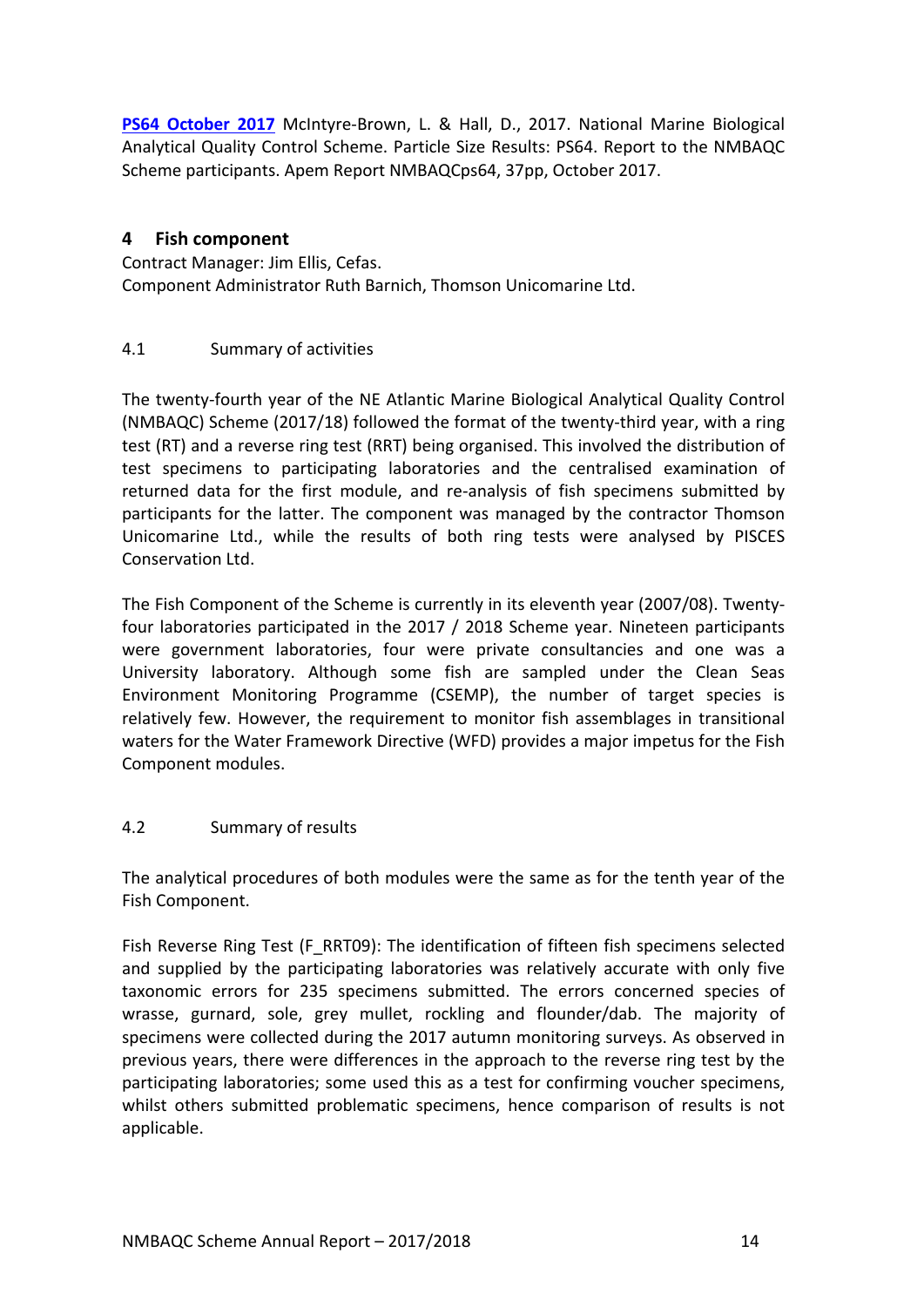Fish Ring Test (F\_RT11): Fifteen fish specimens were distributed to the participants by the contractor. The Fish Ring Test produced good agreement between the participating laboratories and the analysing laboratory, PISCES Conservation Ltd. On average 0.23 generic and 0.85 specific differences were recorded per participating laboratory. Differences were noted for species of mackerel, gurnard, goby, rockling, and pipefish.

### 4.3 **Issues and recommendations**

A number of observations may be made from the results of the modules described above. The following is a summary of the major points.

1. The latest Fish Reverse Ring Test (F\_RRT09) and Fish Ring Test (F\_RT11) were successfully implemented and their format can be continued in the next Scheme year. Participants are encouraged to provide feedback to enable protocols and bulletins to be improved where necessary.

2. The majority of participating laboratories submitted their data / specimens before the deadline, or were only slightly late. This allowed for an efficient analysis and delivery of bulletins and annual report on time.

3. Laboratories are encouraged to collate fish identification literature to improve their identification skills and follow the most recent results in taxonomy. The Scheme has produced a UK Standard Taxonomic Literature database. Participants are encouraged to review the content and give details of additions wherever possible. Referring to databases such as Catalog of Fishes, FishBase or WoRMS is recommended to check the validity of scientific names. Discrepancies between those databases were highlighted in the F\_RRT09 bulletin.

4. The maintenance of a comprehensive reference collection has numerous benefits, such as improving identification ability, training new staff and maintaining consistency of identification between surveys.

The inclusion of growth series is extremely useful for certain taxa. Ideally all surveys should have an associated reference collection to facilitate cross-checking or keep track of changes in taxonomy. It is strongly recommended that laboratories implement and expand in-house reference collections of fish; these collections could include images and physical specimens.

5. Future Fish Ring Test circulations will target taxa identified in the Fish Reverse Ring Tests as potentially problematic. Participants are encouraged to inform the contractor of difficult taxa that should be included in ring tests. Participants are also invited to submit specimens for use in such exercises (approximately 20 specimens of equal size and condition would be required for inclusion).

6. The Ring Test and Reverse Ring Test modules offer training and baseline data for fish; a quality control module could be devised to provide quantifiable data assurance.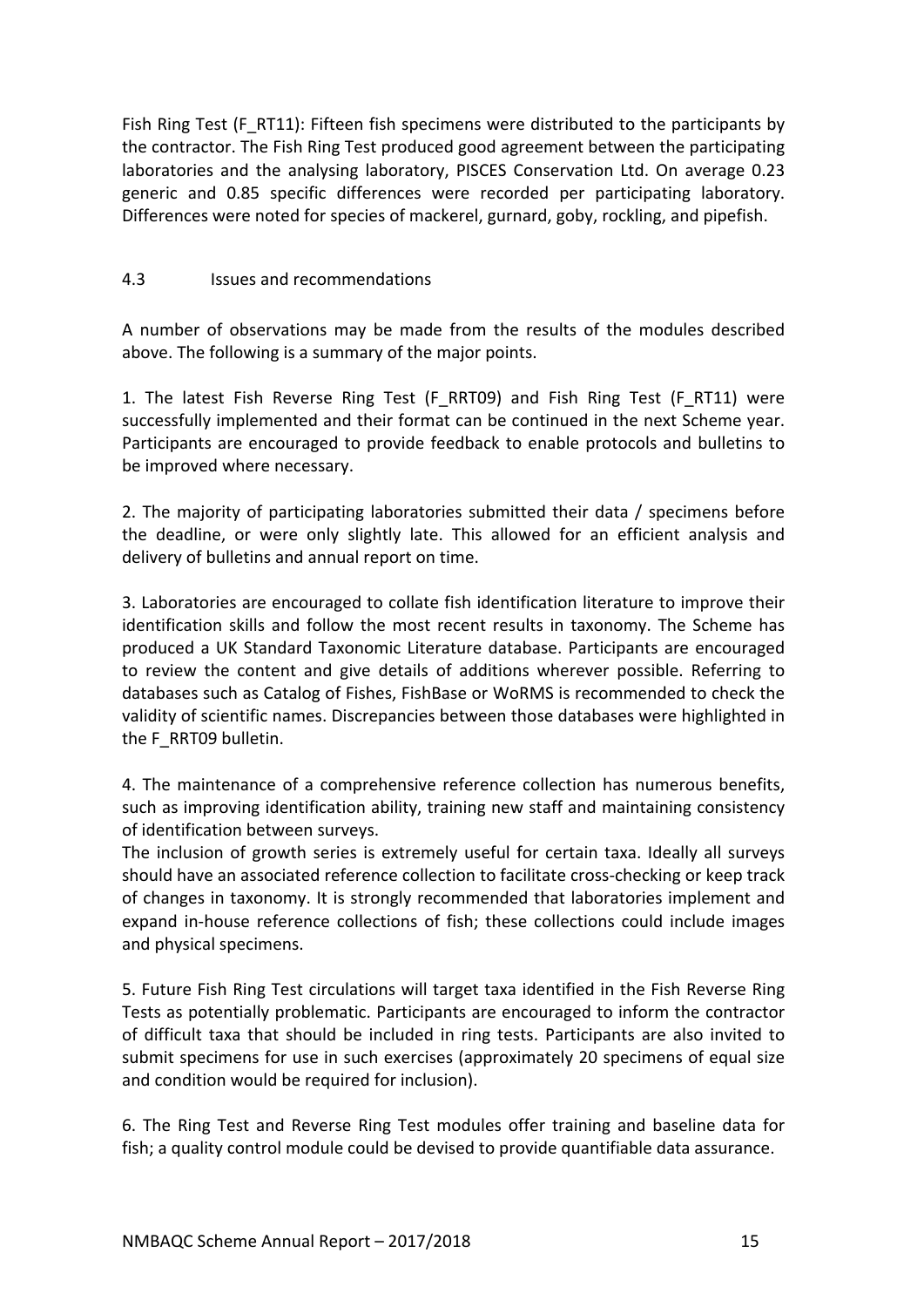7. This year's Fish Ring Test (F\_RT11) produced thirteen sets of results from thirteen participating laboratories. No participant submitted multiple data sets. The option of multiple data submissions per participant laboratory will be continued into future ring tests. Participants should not submit multiple sets of data if these data represent a replicated consensus; multiple data submissions are to allow subteams and individual analysts to receive specific results and feedback.

#### 4.4 Reports

**Fish Component Annual Report, Year 2017/2018** Barnich, R., 2018. Fish component -Report from the contractor. Scheme Operation - 2017/2018. A report to the NMBAQC Scheme co-ordinating committee. 13pp, April 2018.

**FRT 11 February 2018** Barnich, R. and Seaby, R., 2018. NE Atlantic Marine Biological Analytical Quality Control Scheme. Fish Ring Test Bulletin: FRT#11. Report to the NMBAQC Scheme participants. Thomson Unicomarine Report NMBAQCfrtb#11, 32pp, Feb 2018.

**RRT 09 - March 2018** Seaby, R., and Barnich, R., 2018. National Marine Biological Analytical Quality Control Scheme. Fish Reverse Ring Test: FRRT09. Final report to the NMBAQC Scheme participants. Thomson Unicomarine Report NMBAQC FRRT09, 9pp, March 2018.

## **5 Phytoplankton component**

Scheme Administrator: Joe Silke, Marine Institute, Republic of Ireland.

## 5.1 Summary of activities

The phytoplankton component is undertaken by the Marine Institute (Ireland) in collaboration with the IOC Science and Communication Centre on Harmful Algae Denmark (and in association with the NMBAQC, UK). Previously this component undertook intercomparison exercises under the BEQUALM banner. However, as the BEQUALM programme closed in 2014, these exercises were renamed in 2016 as IPI (International Phytoplankton Intercomparison).

Participants undertake Identification and Enumeration exercises on three preserved 50ml marine water samples which have been spiked with cultured material. They also take part in an online Harmful Algal Bloom (HAB) quiz where they are required to identify planktonic algae from photos or diagrams. Each year the exercises are followed by workshop with discussion of the exercise results and additional presentations on phytoplankton issues.

For the 2017 exercise (PHY-ICN-17-MI1) a total of 91 analysts from 45 laboratories took part. 91 analysts returned sample results and 84 completed the online HAB quiz. 85% of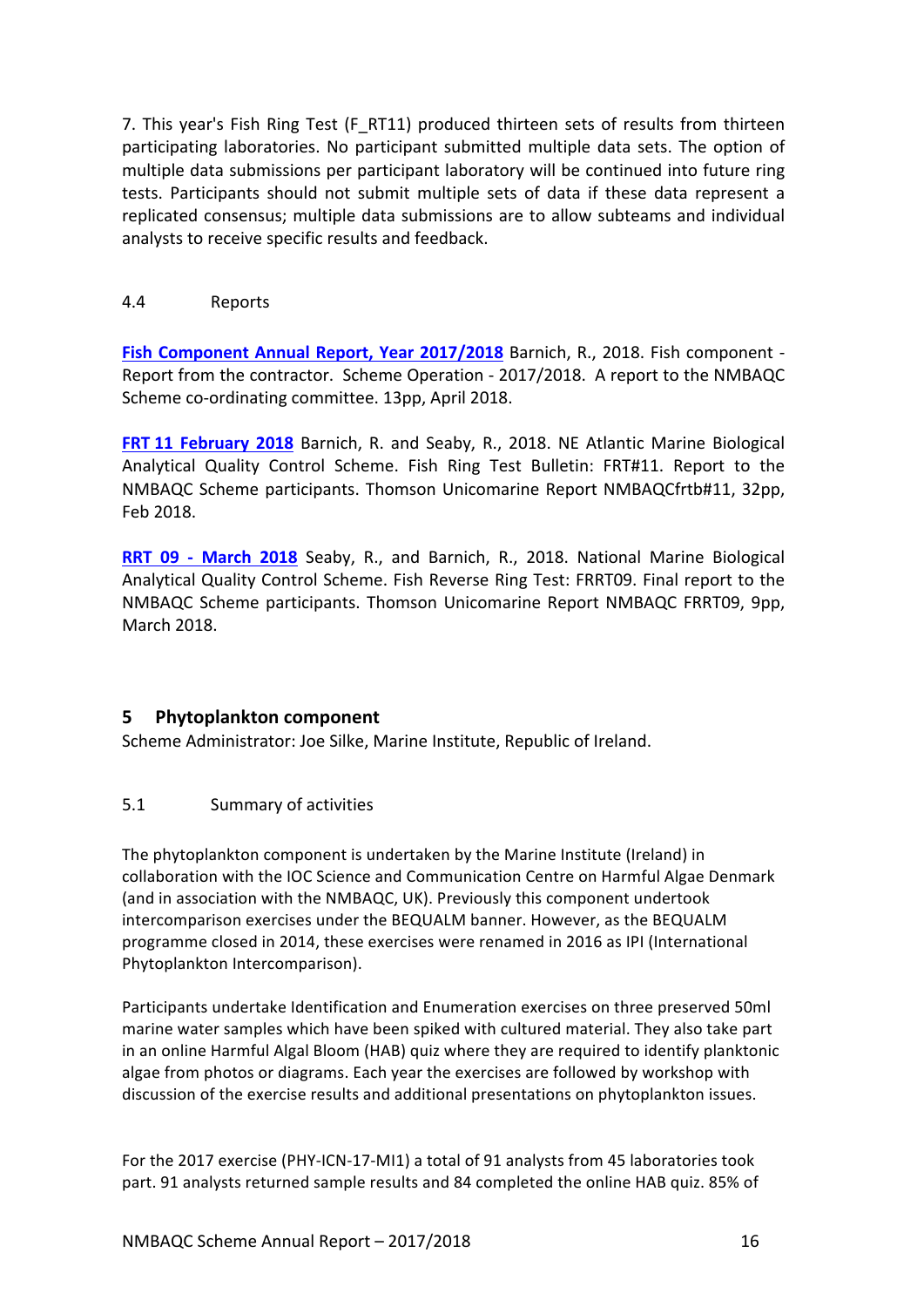participants come from laboratories across Europe, 8% from South America, 4% from Australia and 3% from Africa (Figure 1).



Figure 1:Breakdown of participants by continent

18 countries are represented in this intercomparison exercise. The list of participating laboratories can be found in Annex V and a breakdown of participation from each country in figure 2.



Figure 2: Breakdown participation per country of the Phytoplankton intercomparison exercise IPI 2017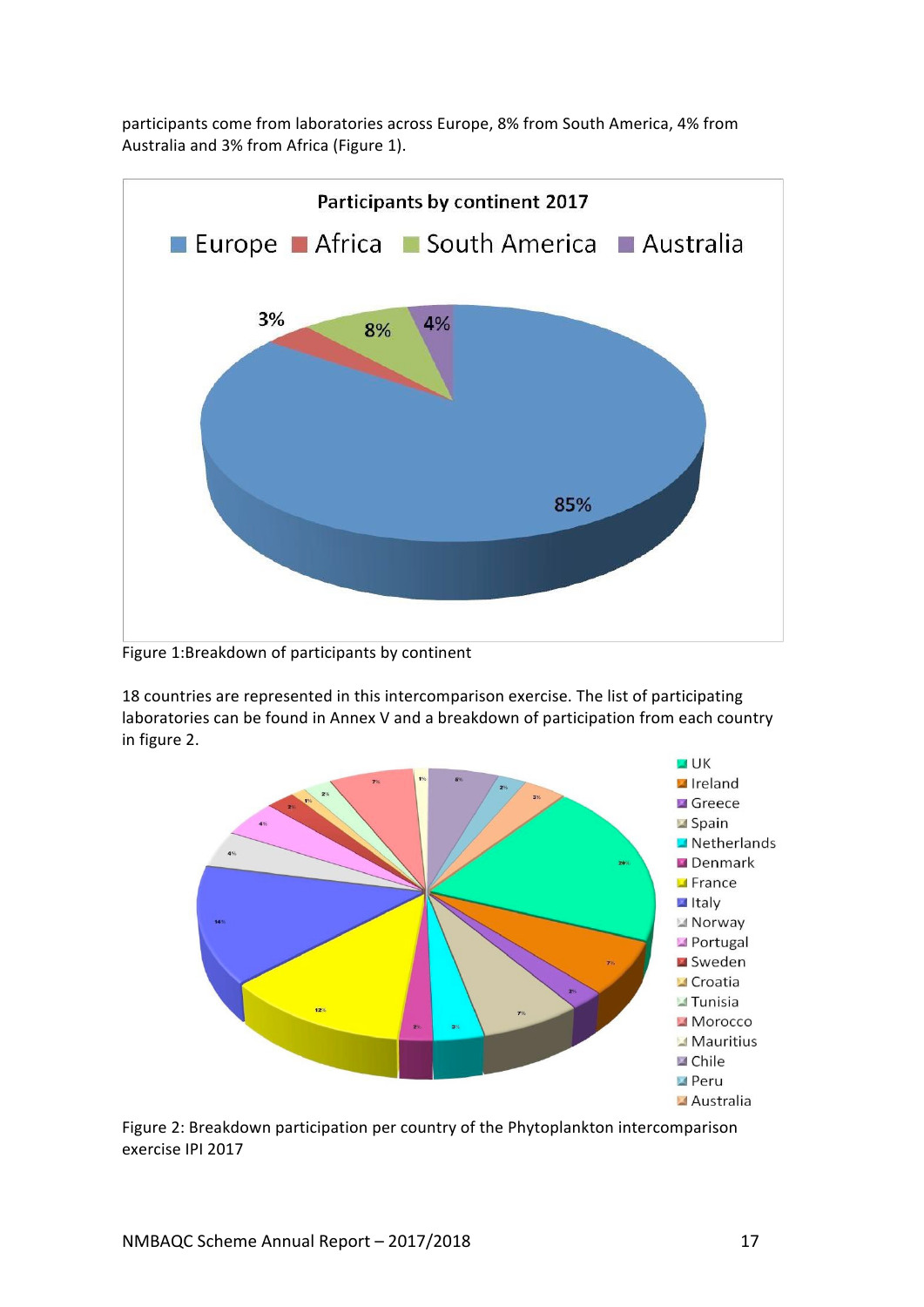## 5.2 Summary of results

#### a) Identification and Enumeration exercise

• Nine species were used in this test. These were the dinoflagellates Azadinium spinosum Elbrächter & Tillmann, 2009, *Scrippsiella trochoidea* (Stein) Loeblich III, 1976, *Akashiwo sanguinea* (K.Hirasaka) G.Hansen & Ø.Moestrup, 2000, *Prorocentrum mexicanum* Osorio-Tafall, 1942 and the diatoms *Pseudo-nitzschia pungens* (Grunow ex Cleve) G.R.Hasle, 1993, *Trieres chinensis* (Greville) M.P.Ashworth & E.C.Theriot, 2013, *Cylindrotheca closterium* (Ehrenberg) Reimann & J.C.Lewin, 1964, *Chaetoceros danic*us Cleve, 1889 and *Chaetoceros curvisetus* Cleve, 1889. 

• All the species consensus cell counts were used to generate z-scores and final results

• The average and confidence limit for each test item was calculated using the robust algorithm in annex C of ISO13528 which takes into account the heterogeneity of the samples and the between samples standard deviation from the homogeneity and stability test. ISO 13528 is only valid for quantitative data. We have used the consensus values from the participants.

• All measurands passed the expanded criterion for homogeneity according to ISO13528:2015 except for *P.pungens. P.pungens* and *P.mexicanum.* These species did not pass the stability test according to the harmonized protocol ISO13528:2015, but the test for significant hererogeneity according to the same protocol was undecided.

• The consensus values new Standard deviation (STD) was used for all measurands regardless of the Pass/Fail flags from the homogeneity test.

• There were a small number of action signals across all measurands. 5 Red flags in total  $(0.6%)$ , 22  $(2.7%)$  yellow flags and 29  $(3.5%)$  non-id flags from 819 scores is evidence of good performance overall.

Nine analysts did not pass the full test with a below 80% score. 5

b) Harmful Algal Bloom (HAB) quiz

• The Ocean teacher online HAB quiz results suggests a high rate of proficiency. 72.62% of analysts achieved a score over 90% (Proficient). Another 20.24% of analysts above 80%, 5.95% between 70 and 80% and 1.19% need improvement. 

• In the taxonomic online assessment, there was good consensus on the various identifications of *Chaetoceros* species from images in matching questions 1 to 5 of the quiz, over 90% matched the right answer. This contrasted with the ability to identify the same *Chaetoceros* in real samples where evidence suggests the consensus is not so clear (for example: at least 8 different species answers were given for *C.curvisetus*).

• The most difficult question in the quiz turned out to be a numerical question (Q6) where only 57% of participants gave correct answers. This question was based on a chain of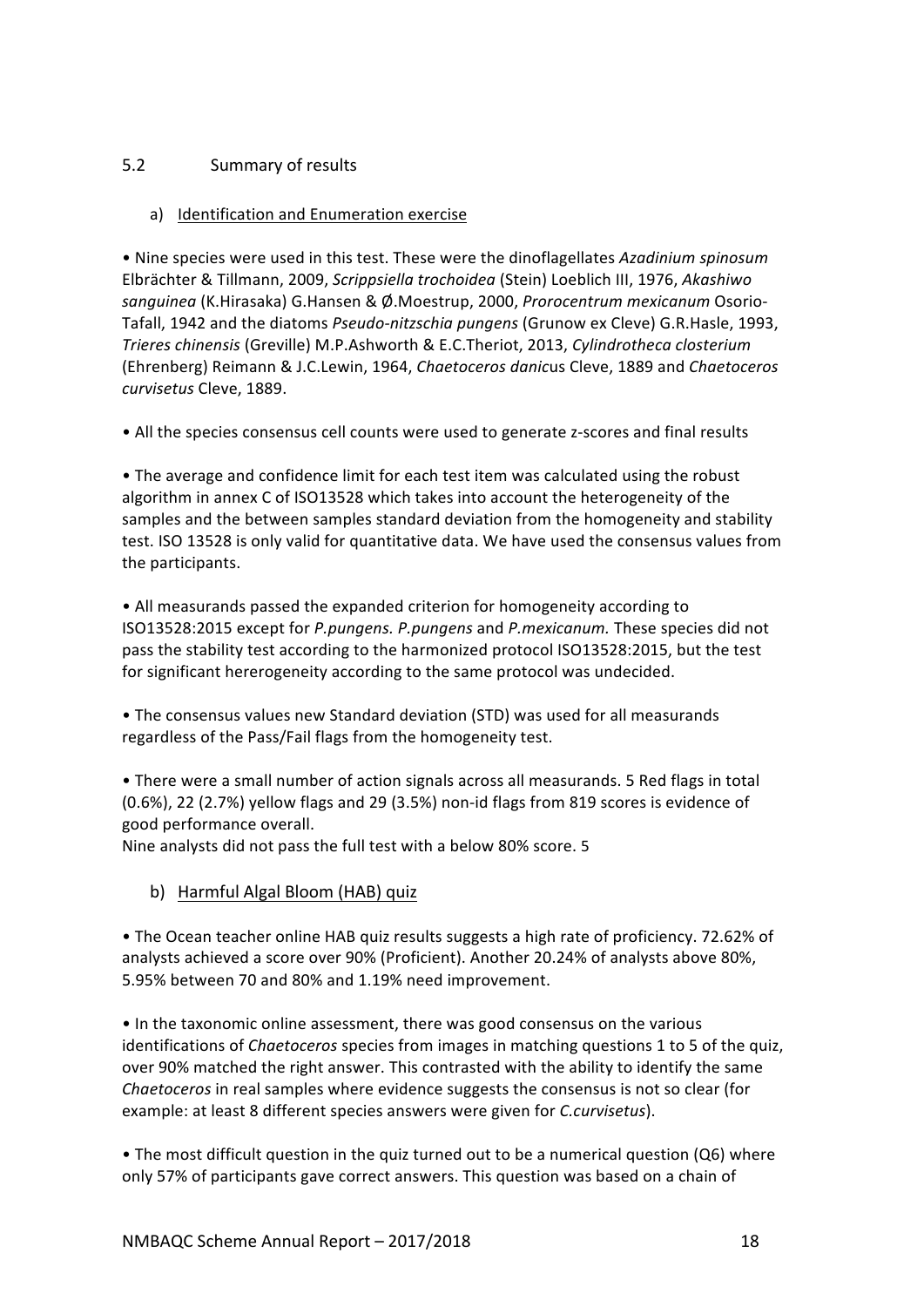*Chaetoceros curvisetus* where 8 cells were visible but not all the cells had the same amount of cytoplasmic content, with 4 cells showing that their chloroplasts had plasmolised. This has implications in real samples where a decision must be made on whether a cell should be counted or not.

• There were no real issues identifying dinoflagellates and on dinoflagellate terminology.

#### 5.3 Reports

**Phytoplankton Enumeration And Identification Ring Test, 2017** Salas, R.G., Walsh, D., Larsen, J., 2017. International Phytoplankton Intercomparison profiency test in the abundance and composition of marine microalgae 2017 report. PHY-ICN-17 MI1 VR 1.0. 183 pp.

## **6** Macroalgae component

Contract Manager: Claire Young, DAERA-NI. Component Administrator: Emma Wells, Wells Marine.

### 6.1 Summary of activities

The component consisted of three modules:

· **Opportunistic Macroalgae Biomass Ring Test (OMB - RT)**: - synthetic samples of different weights for washing and drying to both wet and dry weights.

· **Opportunistic Macroalgae/Seagrass Cover Ring Test (OMC-RT)**:- estimation of percentage cover of opportunistic macroalgae and seagrass based on photographs of field quadrats.

· **Rocky Shore Macroalgae Ring Test (RM - RT)**: - Identification of twenty macroalgae species based on a series of images.

The analytical procedures of all modules were the same as for the previous year of the Scheme. 

6.2 Summary of results

#### Opportunistic Macroalgae Biomass module (OMB RT09)

This is the ninth year in which biomass of macroalgae has been included as an exercise of the NMBAQC scheme. The format followed that of previous years.

Nine laboratories were issued with test material. All nine laboratories completed this component. A single test consisting of three biomass samples was distributed. This year each sample consisted of a different synthetic material including *j*-cloths, wool and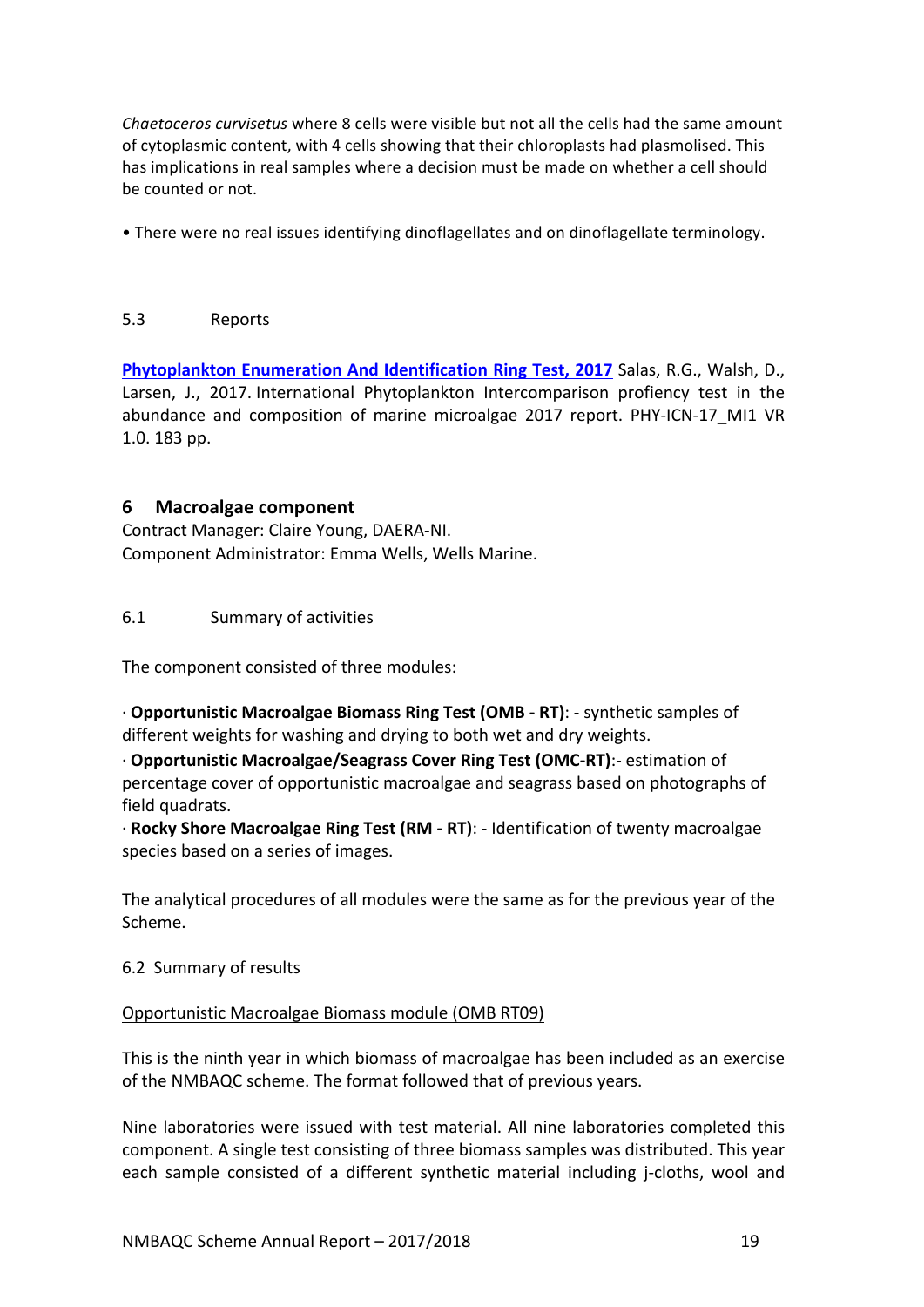synthetic stuffing material. These are currently considered the most representative materials in terms of imitating the overall look and feel of various opportunist macroalgae species. Cloths and wool were cut to different lengths and sizes to represent different foliose and filiform taxa (e.g. *Ulva*). The synthetic stuffing is considered to be more representative of finer opportunist algae such as *Ectocarpus sp.* and *Chaetomorpha sp*. Each sample was contaminated with debris and sediment of a sandy-muddy nature consistent with the substrate type known to support opportunist macroalgal blooms.

Results for wet weight of biomass varied between laboratories with some laboratories producing high measures of biomass compared against the average biomass and actual/expected biomass. The dry weights showed a similar level of variability. Two laboratories failed to remain within the Z-score limit of  $+/-$  2.0 for both the dry weight and wet weight against the mean despite the high standard deviation caused by the high range of results.

Four further laboratories showed significant deviation from the actual sample dry weight with a further three 'Fails' against wet weight. It is worth noting that this means of assessment is not as accommodating towards outliers. There was a total of eleven 'Fails' across all assessments of which seven could be attributed to one laboratory. No one sample resulted in significantly more or fewer 'Fails' with all receiving 3 or 4 'Fails'. Two laboratories had dry weights lower than that of the actual dry weight, suggesting minor losses of material during the rinsing process, however in most cases this loss was very minimal and had limited effect on the overall results.

#### Opportunistic Macroalgae/Angiosperms % Cover Component– (OMC RT09)

This is the ninth year in which % cover estimations of macroalgae have been included as an element of the scheme and the seventh year for which seagrass has been assessed as a separate entity.

Twelve laboratories were issued test material. All twelve laboratories completed the % cover macroalgae/seagrass component with a total of 38 participants. Of those laboratories submitting results, all twelve were government organisations.

Two sets of fifteen quadrat photographs showing various % covers of opportunist macroalgae and seagrass were used for the exercise. These sets of photographs were duplicated to allow three different assessment methods utilised by the various participating laboratories. The set of quadrat photos differed by the use of grid squares of varying quantities; open quadrat,  $5 \times 5$  square grid and  $10 \times 10$  square grid. Each photo represented natural levels of opportunist macroalgae and seagrass cover.

Results for % cover of both opportunist macroalgae and seagrass varied between participants and between the different methods used. Several results deviated from the sample mean and from the % cover as calculated by image analysis. Deviation from the latter was more noticeable and this has also been reported in previous years. There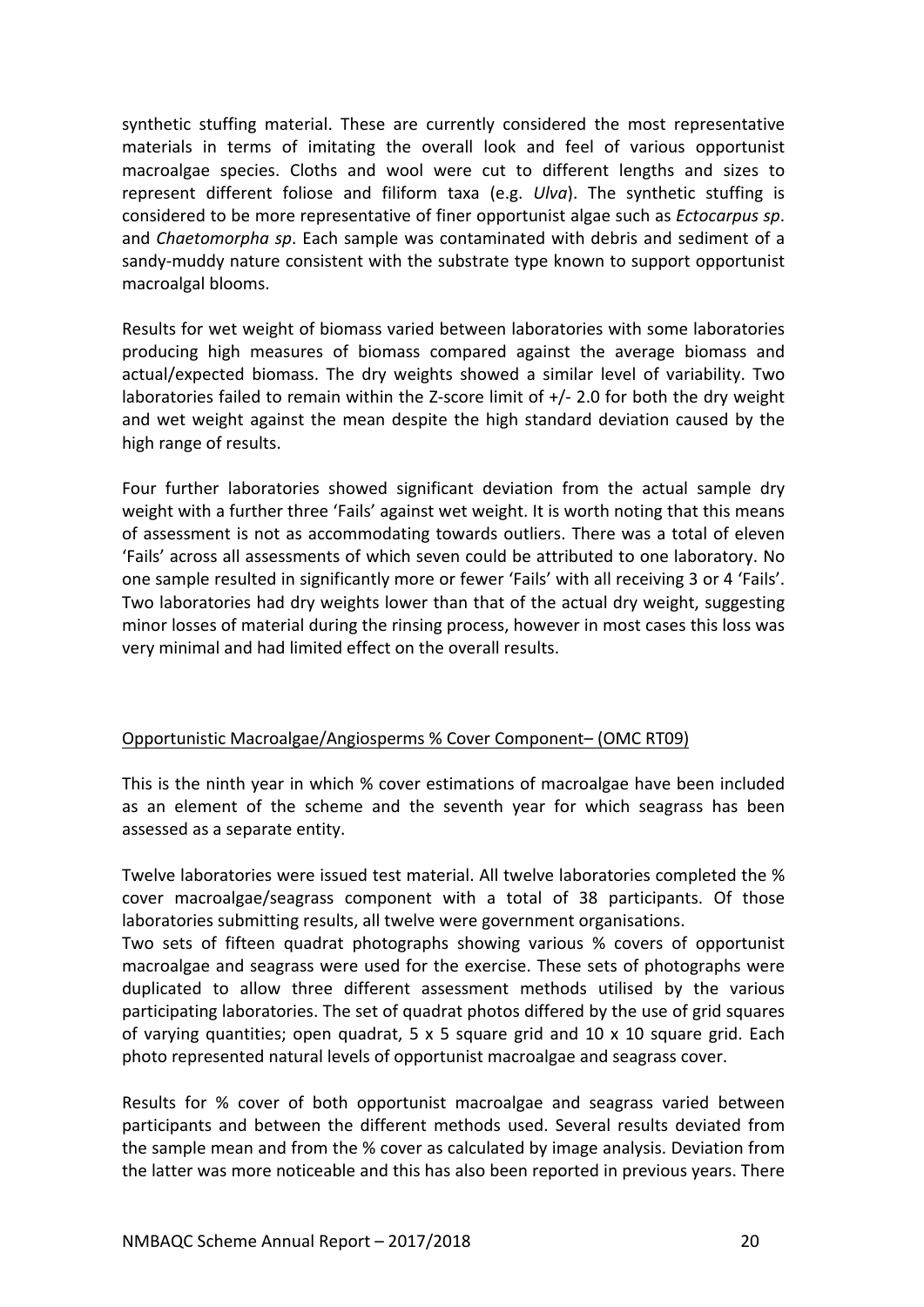was a considerable lack of consistency between the three methods in terms of the degree of continuity between participants as well as how the data compared with the image analysis % cover. There was greater preference for methods A and C for both macroalgae and seagrass and as seen in previous years method B had far fewer participants. The number of total 'Fails' between test methods and comparison against mean or image analysis varied considerably with no apparent trend. The overall number of 'Fails' was the same for both the seagrass and macroalgae tests suggesting little difference in the approach or results between the two tests.

#### Algal Identification Module (RM RT12)

Images of twenty macroalgae specimens were distributed to the five subscribing laboratories with a total of ten participants. The labs were scored on their identification at genus and species level with a maximum possible score of 40.

At the generic level, there were a total of twenty-five differences (from a potential two hundred) across the ten sets of data received from the five participating laboratories (12.5%). At the specific level, there were a total of thirty-nine differences (19.5%). Although the total number of differences was much lower than the previous year the overall % of incorrect species identification did not change due to the lower number of participants in the current ring test.

The differences in species identifications could be attributed primarily to four taxa which showed the highest number of incorrect identifications at both the genus and species level. The four species were *Antithamnionella ternifolia* (RT1207) with 5 generic and 5 species differences, *Halopteris filicine* (RT1208), *Derbesia marina* (RT1211) and *Capsosiphon fulvescens* (RT1216) all of which had 6 generic and 6 species differences recorded. These four species accounted for 72% of differences. *Vertebrata nigra* and *Ulothrix flacca* contributed to a further 5 and 8 differences, respectively, albeit only at the species level. Of the remaining three species where a misidentification was recorded none had more than 1 incorrect genus or species. These results indicate most of incorrect identifications could be attributed to a few species. Incorrect identifications could not be attributed to one specific phylum with Chlorophyta, Rhodophyta and Phaeophyta species proving equally problematic. In total eleven specimens were identified correctly across all participants which is significantly higher than in previous years.

#### 6.2 **Issues and recommendations**

A wide range of observations and issues are noted in the module reports. Only the key issues and/or recommendations from each module are provided below:

a) Opportunistic Macroalgae Biomass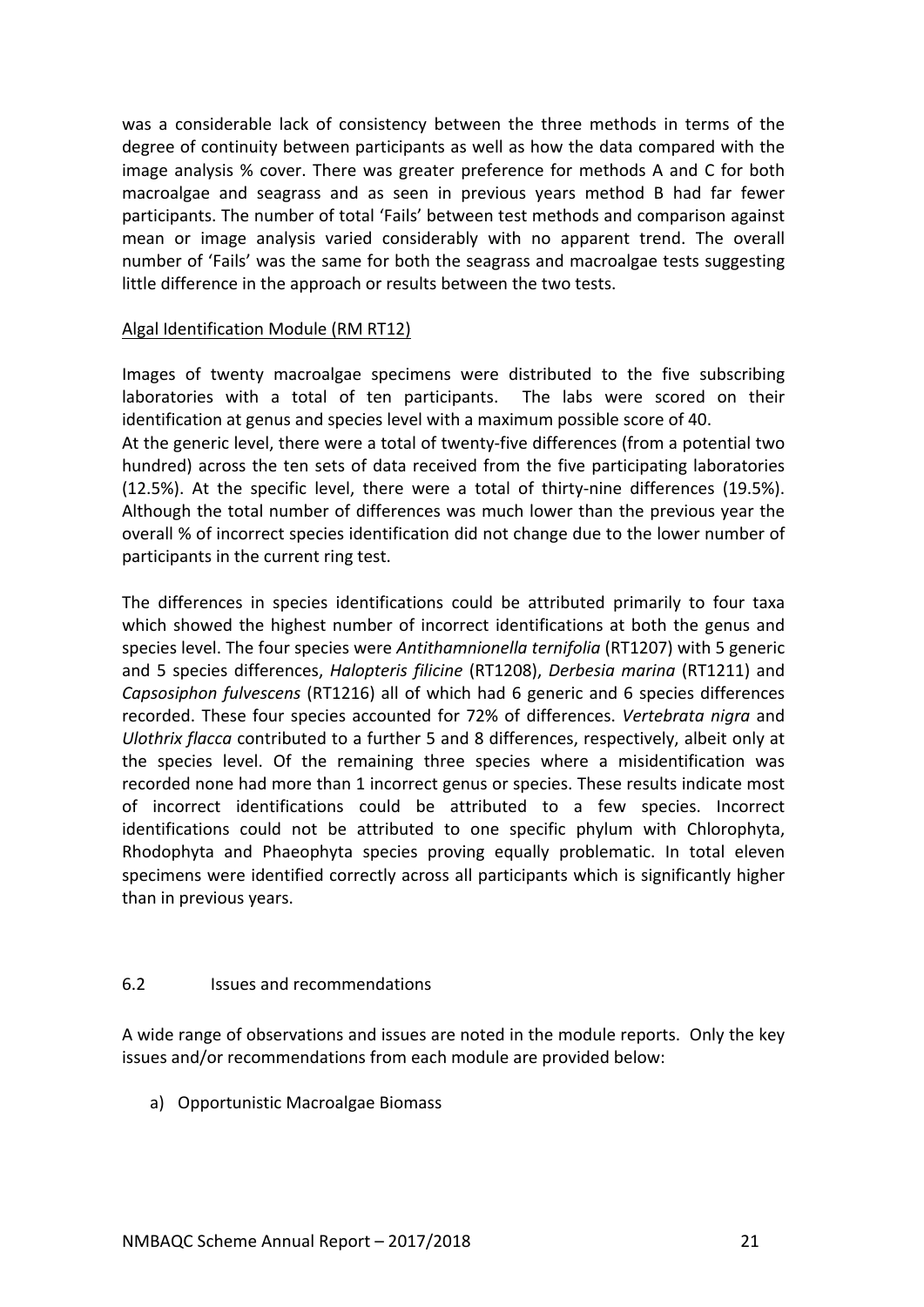- 1. It seems there is now a general agreement that the use of artificial material to mimic algae is an acceptable surrogate for the test. It may be possible in the future to utilise alternative materials that may be more representative of the texture and general nature of opportunist algae.
- 2. This has been the second year in which each sample has consisted of a different artificial material which has enabled a better comparison against actual macroalgae samples. Due to the mixed opinions on which material is the most representative all three materials will continue to be used for future tests or until a more realistic alternative is sourced. However, it was suggested at least one of the samples be a combination of all three materials to represent mixed algal stands in the field and more realistic sampling conditions.
- 3. This year all laboratories submitting results managed to complete both wet and dry weights for all samples, however some participants still question the necessity to incorporate both dry and weights within the ring test. Although many in-house field procedures do not incorporate dry weight of algal samples these values are included within the NMBAQC scheme to enable comparison of laboratory procedures. The values provide evidence of insufficient rinsing of samples, whereby the dry weight would be considerably higher than the actual dry weight. Also, there is no definite wet weight from which to compare the individual laboratories submissions, so it is difficult to conclude which results are the most representative. The dry weight however can be compared directly with the original weight of the samples which was measured very accurately prior to addition of debris. Most laboratories submitted dry weight values that were considered well within an acceptable limit of the actual biomass; however wet weight remains highly variable. Therefore, the level of squeezing remains an issue within the overall procedure and should be addressed.
- 4. There are further requests that more *Hydrobia* could be added to the sample or material to mimic *Hydrobia*. This is something that has been considered and all attempts will be made to incorporate it into future tests.
- 5. There may be future requirements to include biomass analysis within a workshop to further discuss processing procedures and levels of intensity for manual removal of debris and water.
- 6. There is some question as to whether the methodology for both wet weight and dry weight is being read and followed consistently across all laboratories. This applies to the appropriate squeezing of samples and the removal of debris.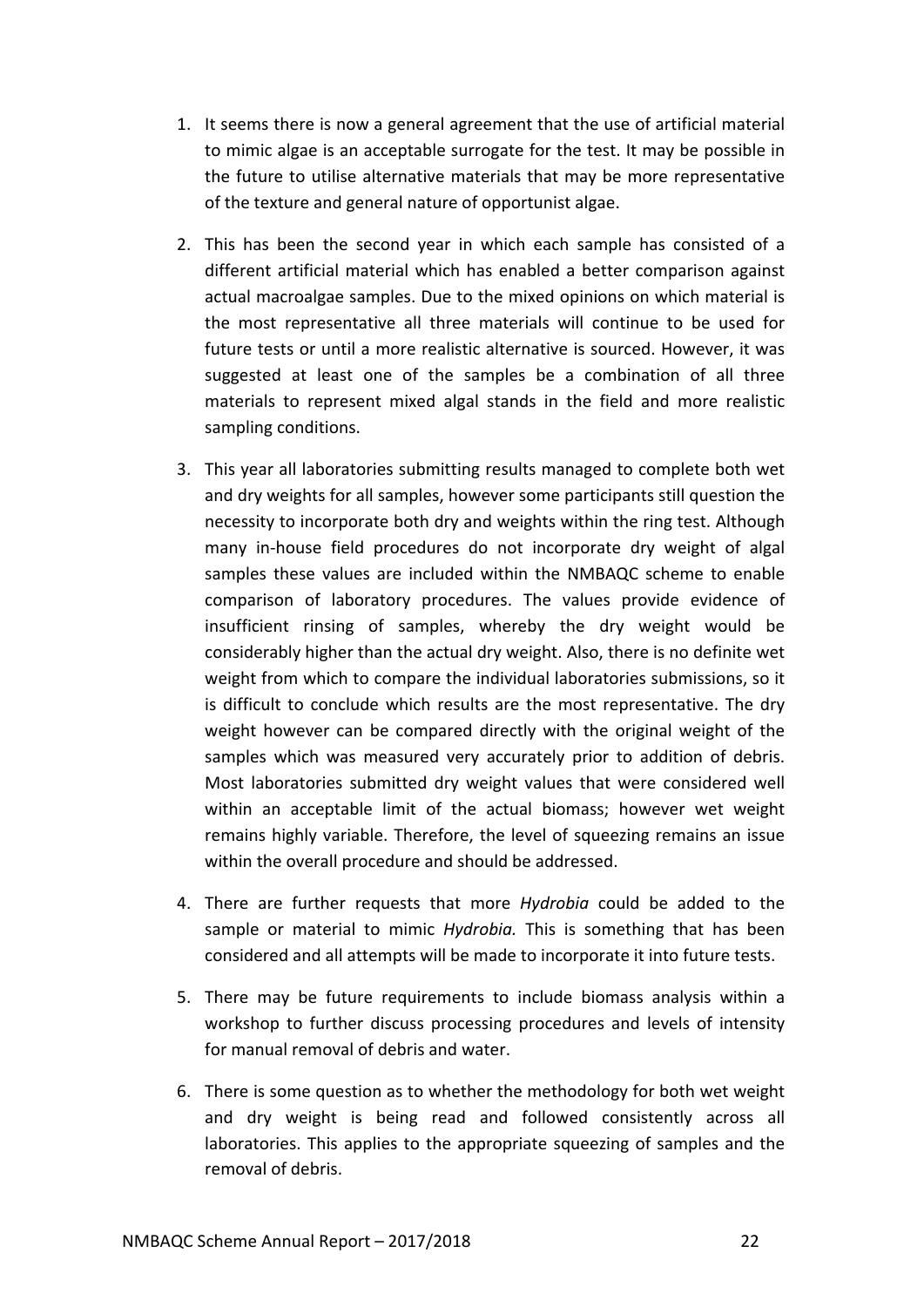- 7. The differences in sample processes have become evident through the degree of variation in the results submitted. There needs to be a greater level of consistency in the methodology utilised for both rinsing and squeezing of samples and documented in guidance procedures to be distributed to all laboratories involved in such practices.
- 8. It has also been questioned whether the procedures of the test should be followed or those of the individual laboratory. The two methods may vary in terms of the amount of squeezing pressure applied to the sample. It is important that an individual laboratory has consistent results that are comparable from year to year. However, if they are consistently higher of lower than other labs they may be under or overestimating the actual biomass, particularly with regards to wet weight, which may then be reflected in the overall classification of a water body when applying the WFD blooming tool or any other quality status assessment.
- b) Macroalgae and Seagrass % cover
	- 1. There is evidently still a high degree of difference between tests as well as between participants and this may prompt the need for a specific workshop whereby methods can be discussed, and possibly  $%$  cover estimations compared in the field.
	- 2. There is still a high level of difference between z-scores calculated from the mean and z-scores calculated from image analysis results and given the varied levels of deviation between the two it is unclear which is the most accurate method from which to compare participants results.
	- 3. The image analysis method used during RT09 is considered more objective than skilled eye estimation and likely to produce a more accurate result. However, this method is still under development and will continue to undergo improvements prior to the next round of tests. It is recommended at this time that participants should use the Z-scores derived from comparisons with the mean if they are required for internal quality reports.
	- 4. Following consultation with current participants, it has been agreed that the tests are being distributed at the most appropriate time of year for most labs, with a longer time scale within which to complete the exercises. Therefore, tests will continue to be distributed early in the New Year with a time limit of 6 weeks. It will remain the responsibility of the laboratory to ensure all results are submitted within the time provided.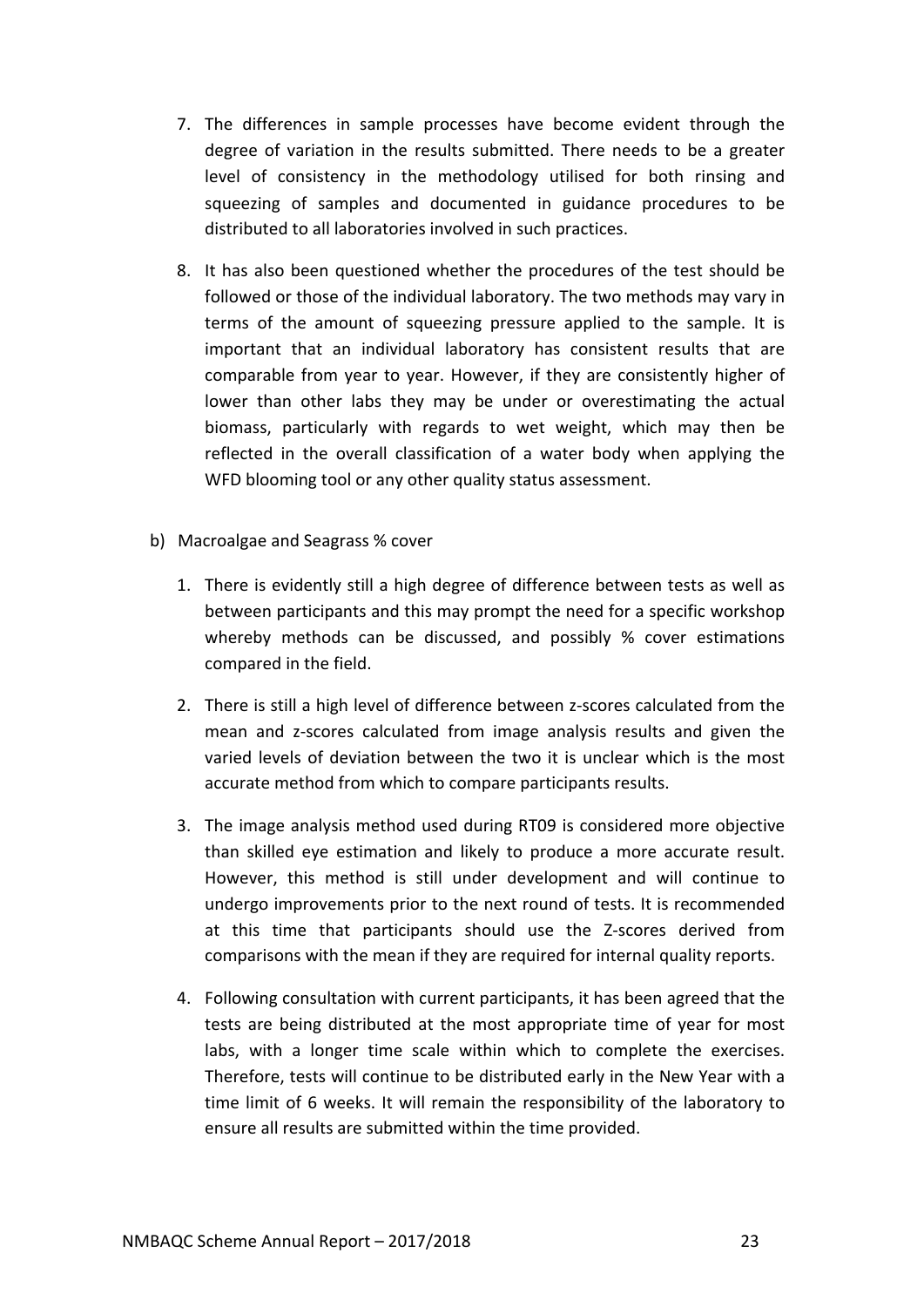- 5. It may be considered that during field sampling it may be possible to estimate % cover of opportunist algae with more accuracy than when using photos. The nature of the photographs can produce difficulties when assessing the density of the algae and the presence of some shadows and the grids can hinder this further
- 6. It was noted during RT08 that when using the  $9 \times 9$  cross hair method it was difficult to keep orientated when zooming in and out to check cross hair points, therefore was suggested that a central grid in an alternative colour be place on both axis, thereby dividing the quadrat into four, to assist with the method. However, feedback suggests the additional colour added to assist with counting cross hairs is also distracting, this will need to be considered in subsequent tests.
- 7. Many labs use a slightly alternative method of a  $10 \times 10$  grid and counting the presence within in each square. This is a point worth discussion should a workshop be held. The methods that are currently included within the ring test were those considered to be most frequently used. It is agreed that where laboratories use alternative methods such as subtidal quadrat % cover estimations these methods may not accurately represent their commonly used procedures. However, by completing all three methods for both seagrass and macroalgae it is still possible to compare results with other laboratories in order gauge the level of accuracy.
- 8. Further suggestions have been made to consider a 2 x 2 squared quadrat as partially achieved by the additional coloured cross hairs in Method C. Adding an additional method at this stage is likely to be unfavourably received due to the amount of time already required to use the current three methods however, should a field workshop be organised for the future this is a method worth incorporating for comparison against other methods.

#### c) Algal Identification

1. The high range of performance levels within this ring test provided evidence of a high range of proficiency but with the number of cryptic and microscopic species included within the test this does not necessarily indicate a reduced level of competence within and between laboratories. There are, naturally, several problematic areas but this is to be expected, as some taxa are inherently more difficult than others. The errors occurring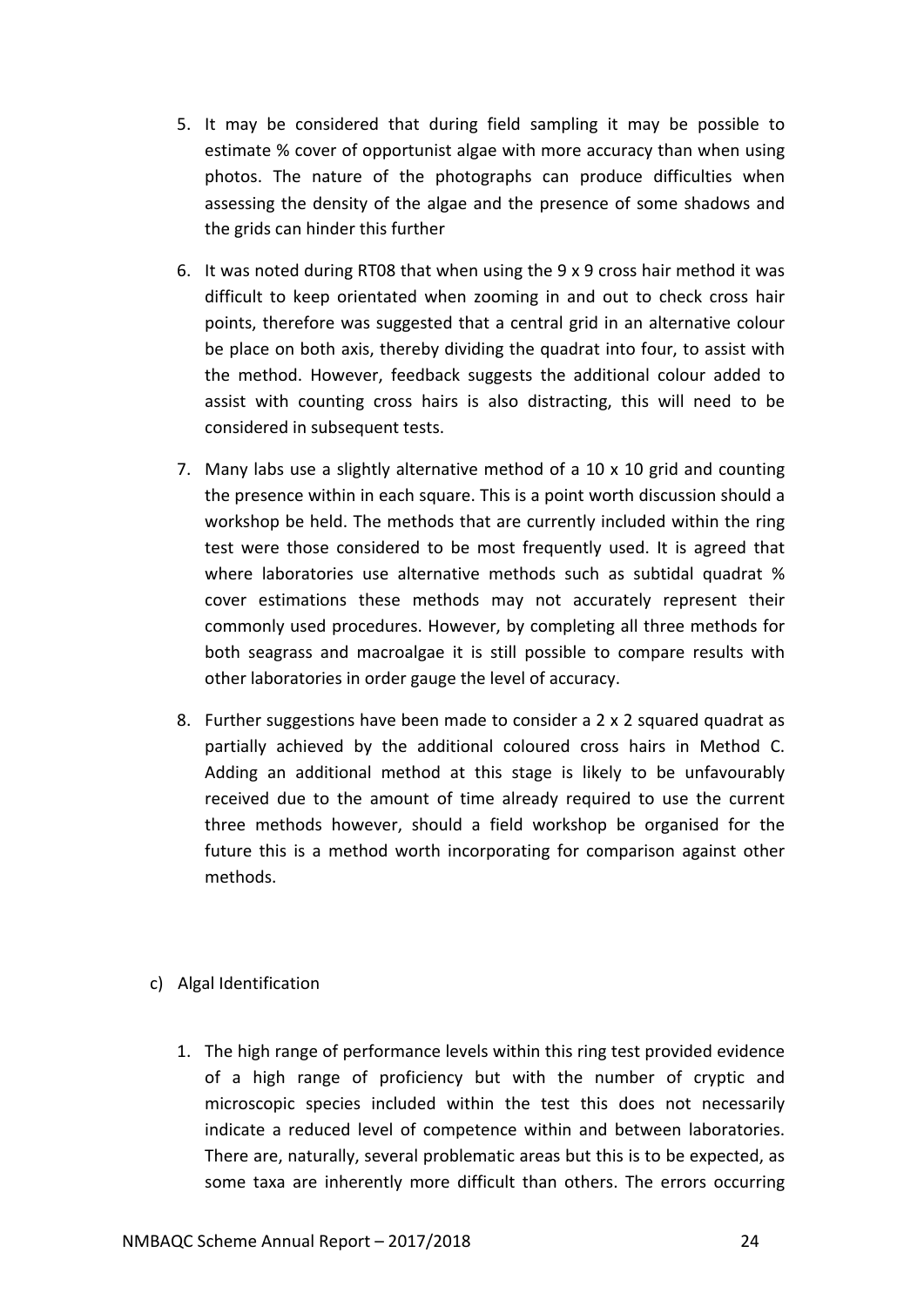were at both the generic and specific level and within all three divisions, Rhodophyta, Phaeophyta and Chlorophyta. Many of these errors occurred due to confusions with taxonomically and morphologically similar species which share similar characteristics and are therefore hard to separate. Such species will be noted for possible future workshops and will be targeted in future exercises.

- 2. There were still several incorrect spellings; therefore, participants are urged to take more care prior to submitting results to ensure all names are spelled correctly. It is also important that only one genus and one species name is to be entered per specimen, where more than one name is recorded it is becomes difficult to assess whether the species has been correctly identified. Where there is limited confidence in the final identification it should be remembered that this scheme does not specify a definite qualifying performance level, and NMBAQC ring tests should be treated as training exercises.
- 3. Several data spreadsheets were also not fully completed, often missing out the keys or guides that were used. This may seem trivial information but can help identify where the participant has been misled with the keys or help explain how or why an alternative identification was reached. For future ring tests it is requested that the data spreadsheets be completed in full, including level of confidence in the identification. Participants should include the authority alongside taxon names, as this also aids in the analysis of returns.
- 4. All laboratories are encouraged to keep all test photographs within a reference collection. This has several benefits particularly with regards to improving identification ability, training new staff and maintaining consistency of identification between surveys and staff. This reference collection should also be extended through to literature to ensure current keys are used with up to date nomenclature. A list of identification works will be given on the NMBAQC website. However, this is not exhaustive, and does not necessarily include unpublished keys provided at workshops unless specifically authorised by the key's author.
- 5. There was a general agreement from participants that this years test was considered reasonably difficult there was less agreement on the overall quality, detail and use of photographs with most participants. It is unclear as to where such problems lay as no further comments were provided. However, all attempts will be made to ensure more clarity in subsequent tests. It is hoped that recommendations from previous tests have been taken on board and that for most species enough photos and key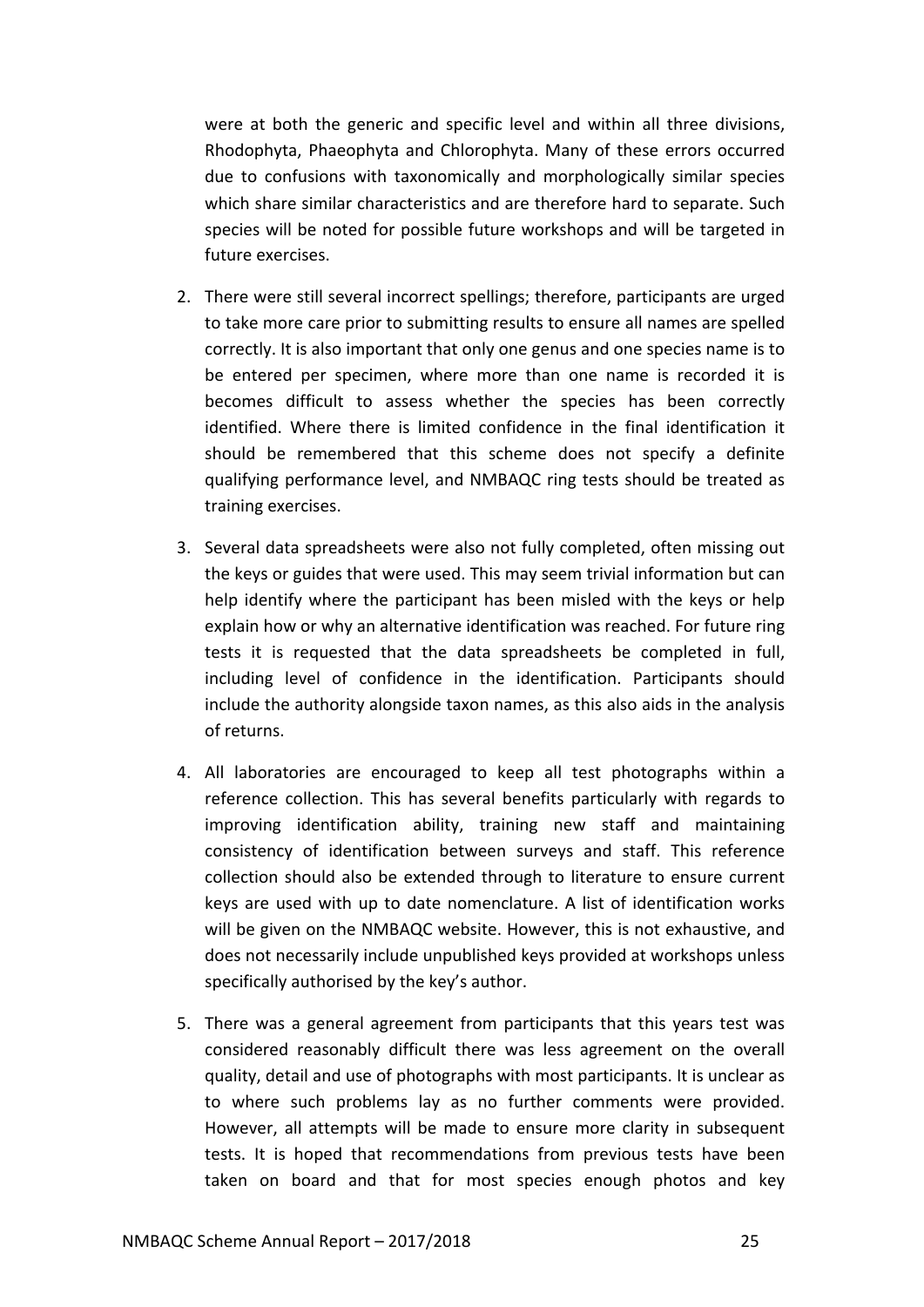characteristics were provided for correct and confident identification. However, it must be recognised that even when looking at fresh specimens not all such characteristics may be present, e.g. reproductive structures. No staining is currently used, and this shall remain for the following test. All attempts will be made in the future to ensure that sufficient material is provided, allowing correct identification to species level.

Graham Phillips from the Environment Agency contacted Wells Marine to offer an informal contract extension and they have agreed to continue to deliver this component for 2019.

Agreed 2019 dates below;

Exercises to be sent out by the contractor 7th January 2019 Results to be returned to the contractor by 15th February 2019 Ring test bulletins by mid-March, final bulletin by early April.

#### 6.4 Reports

*OMB RT09 Final report 2018.* Wells, E., 2018. National Marine Biological Analytical Quality Control Scheme- Macroalgae Identification Module Report -OMB RT09 2018. Report to the NMBAQC Scheme participants. Wells Marine Surveys.

OMC RT09 Final report 2018. Wells, E., 2018. National Marine Biological Analytical Quality Control Scheme- Macroalgae Identification Module Report -OMC RT09 2018. Report to the NMBAQC Scheme participants. Wells Marine Surveys.

RM RT12 Final report 2018. Wells, E., 2018. National Marine Biological Analytical Quality Control Scheme- Macroalgae Identification Module Report -RM RT12 2017. Report to the NMBAQC Scheme participants. Wells Marine Surveys.

## **7 Epibiota component**

Component Administrator: Hayley Hinchen, JNCC.

## 7.1 Summary of activities

NMBAQC is now hosting a draft epibenthic Taxonomic Discrimination Protocol (TDP) and received expert input during early 2018 to review it. The TDP provides guidance on the level of taxonomic resolution that can be achieved for biotope-related species using different epibenthic sampling techniques e.g. video footage, stills or looking at specimens. Our aim for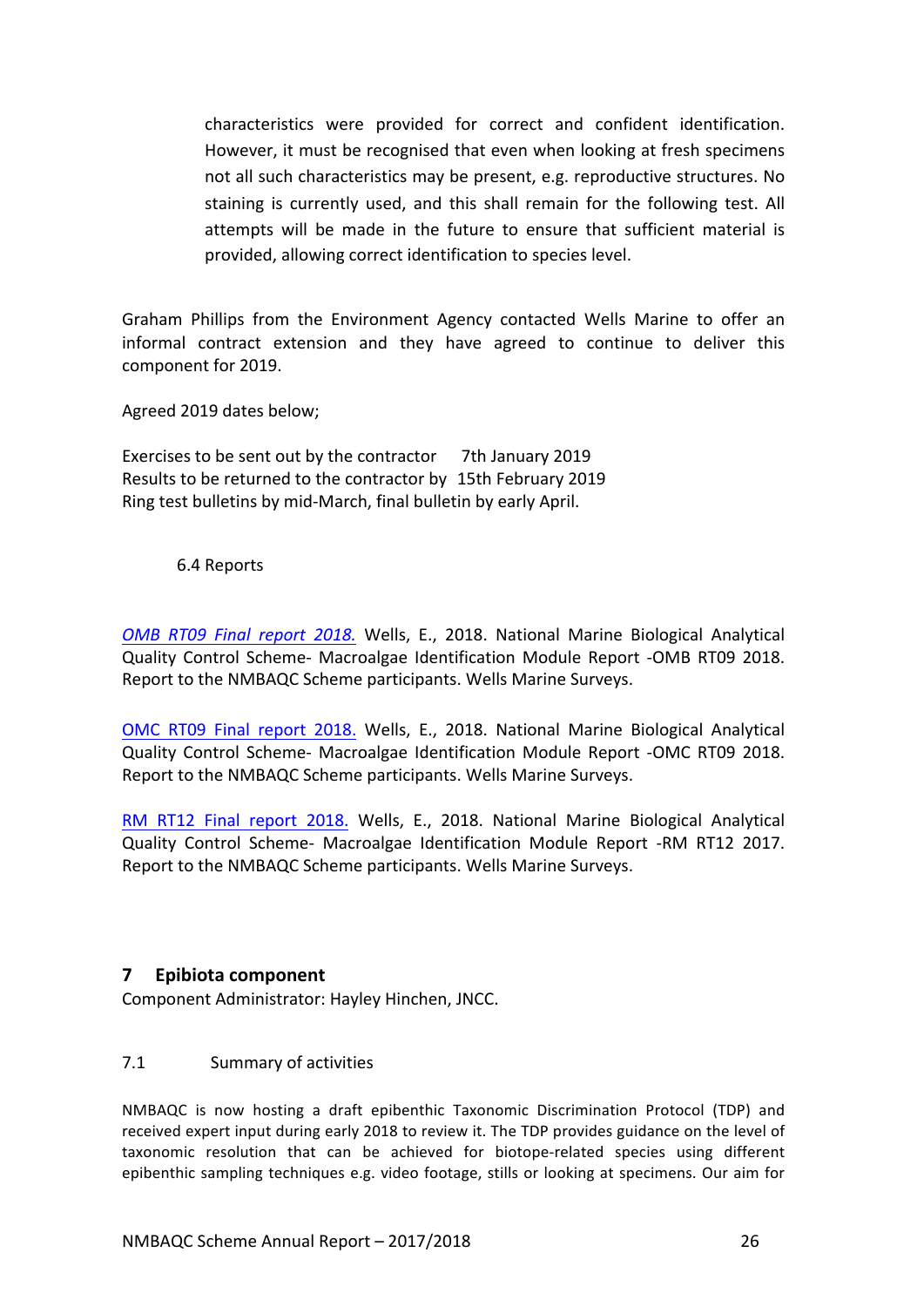this resource is to improve the consistency of epibenthic data collection and analysis across the North East Atlantic marine region.

The TDP spreadsheet can be accessed from this page: http://www.nmbaqcs.org/schemecomponents/epibiota/. We are expecting some further input from NRW during the autumn 2018 and will then look to publish the resource for wider use and review it annually to incorporate further developments.

A concept note on epibenthic imagery data was presented jointly by Cefas and JNCC to the last Marine Protected Areas survey and evidence delivery Group (MPAG) meeting in June 2018 to propose an exercise to gather lessons learnt from imagery data acquisition and analysis, with a view to feeding into a wider workshop discussion to agree best practice recommendations, building on the work done to date. Cefas have been asked to establish a task and finish group within MPAG to undertake the collation of lessons learnt from recent imagery data collection and analysis work. Analogous discussions are ongoing with colleagues from Scotland, Wales and Northern Ireland.

JNCC are currently exploring avenues to fund a comparative study of imagery annotation techniques to support any workshop recommendations on improving consistency and quality, with the aim of completing a contract and workshop by the end of 2018/19.

## **8 Zooplankton component**

Component Administrator: David Johns, MBA.

#### 8.1 Summary of activities

Whilst no Ring test was planned for the 2017/2018 NMBAQC year, work continued on the design of the next test (autumn 2018), with a new enumeration component and targeted species investigated.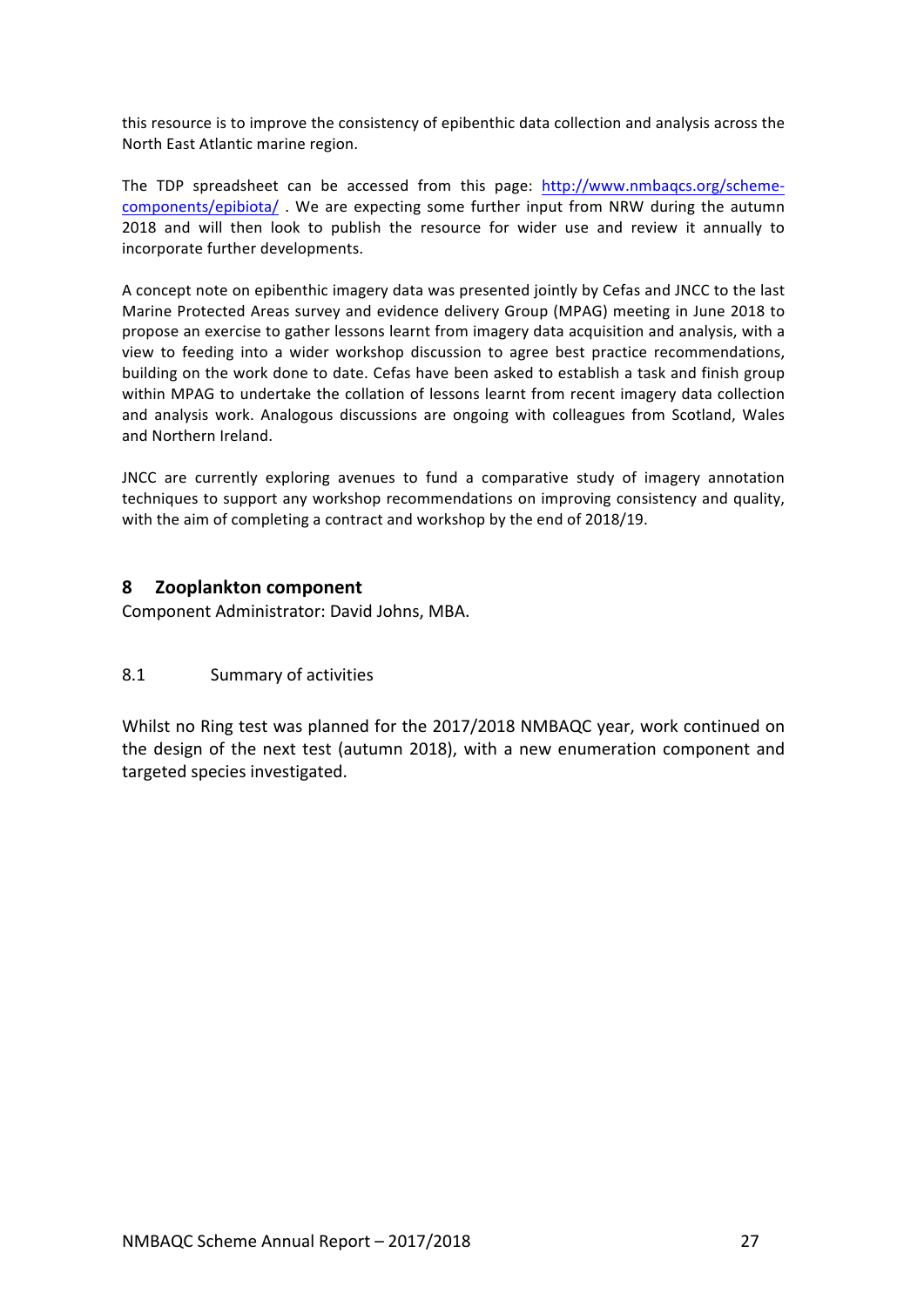| <b>Name</b>                                                       | Organisation                                                                                         | <b>Position / Role</b>                                    |  |  |
|-------------------------------------------------------------------|------------------------------------------------------------------------------------------------------|-----------------------------------------------------------|--|--|
| David Johns                                                       | The Marine Biological<br><b>Association (MBA)</b>                                                    | Chair and Zooplankton Component<br>Administrator          |  |  |
| Tim Mackie                                                        | Department<br>of<br>Agriculture,<br>Environment and Rural<br>Northern<br>Affairs,<br>Ireland (DAERA) | <b>CMA Representative</b>                                 |  |  |
| <b>Graham Phillips</b>                                            | Environment<br>Agency<br>(EA                                                                         | <b>CMA</b><br>Finance<br>Manager<br>and<br>representative |  |  |
| Myles O'Reilly                                                    | Scottish<br>Environment<br>Protection<br>Agency<br>(SEPA)                                            | Invertebrate Contract Manager and<br>CMA representative   |  |  |
| Joe Silke/<br>Rafael Salas                                        | Marine<br>Institute,<br>Ireland (MI)                                                                 | Phytoplankton<br>Component<br>Administrators              |  |  |
| Claire Young                                                      | Department<br>of<br>Agriculture,<br>Environment and Rural<br>Affairs,<br>Northern<br>Ireland (DAERA) | Macroalgae Contract Manager                               |  |  |
| Grant Rowe (until August 2018)<br>Ross Griffin (from August 2018) | Fugro EMU Ltd<br>Ocean Ecology Ltd                                                                   | Contractors' Representative                               |  |  |
| Hayley Hinchen<br>Henk van Rein                                   | Nature<br>Joint<br>Conservation<br>Committee (JNCC)                                                  | Epibiota<br>Component<br>Administrators                   |  |  |
| Jim Ellis                                                         | for<br>Centre<br>Environment, Fisheries<br>& Aquaculture Science<br>(Cefas)                          | <b>Fish Contract Manager</b>                              |  |  |
| <b>Claire Mason</b>                                               | Cefas                                                                                                | PSA Contract Manager                                      |  |  |
| Keith Cooper (until May 2018)<br>Pail McIlwaine (from May 2018)   | Cefas                                                                                                | <b>CMA Representative</b>                                 |  |  |
| Paul Brazier (until Aug 2017)<br>Matt Green (from Aug 2017)       | Natural<br>Resources<br>Wales (NRW)                                                                  | <b>CMA Representative</b>                                 |  |  |
| <b>Annika Clements</b>                                            | <b>Biosciences</b><br>Agri-Food<br>Northern<br>Institute,<br>Ireland (AFBI)                          | <b>CMA Representative</b>                                 |  |  |
| Astrid Fischer (until Aug 2017)                                   | The Marine Biological                                                                                | <b>Technical Secretary</b>                                |  |  |

Association (MBA)

## **Appendix 1 - NMBAQC Co-ordinating Committee – 2017/2018**

Clare Ostle (from Aug 2017)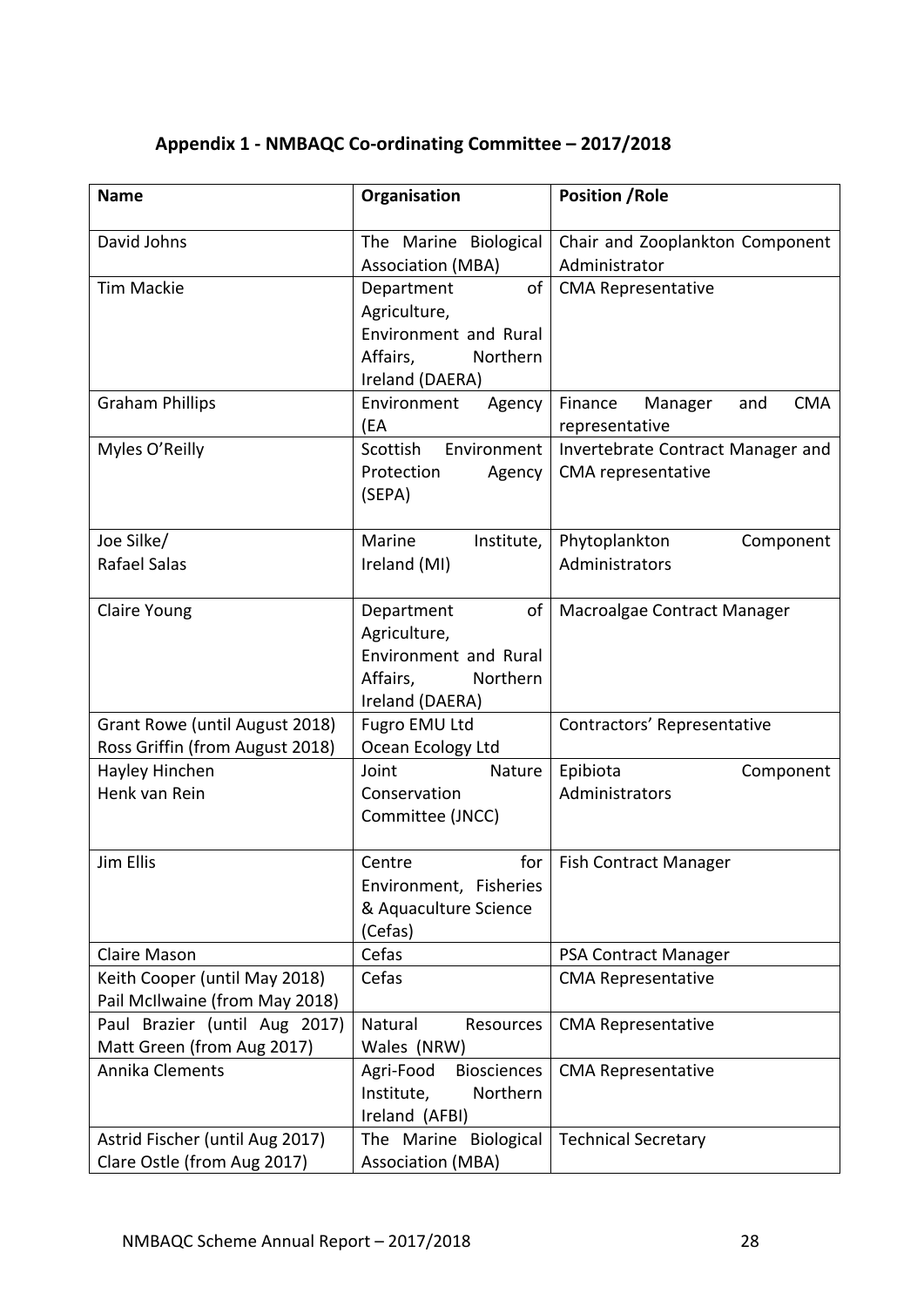## **Appendix 2 - NMBAQC scheme participation for 2017/2018**

### 8.1.1.1 Invertebrates 2017-2018 Participants:

|                                  | (RT)<br>Ring<br>Test          | Laboratory Reference          | Own<br>Sample                |
|----------------------------------|-------------------------------|-------------------------------|------------------------------|
|                                  | Module                        | Module<br>(LR)                | (OS)<br>Module               |
|                                  | (intercalibration<br>$\prime$ | (intercalibration<br>$\prime$ | (audit)                      |
|                                  | training)                     | training)                     |                              |
| Agri Food Biosciences            | $\checkmark$                  | $\checkmark$                  | $\checkmark$                 |
| Institute (AFBI) NI              |                               |                               |                              |
| APEM                             | Administrator                 | Administrator                 | Administrator                |
| Solutions<br><b>Benthic</b>      |                               |                               | $\checkmark$                 |
| Limited                          |                               |                               |                              |
| <b>Biofar</b>                    | $\checkmark$                  | $\blacksquare$                | $\overline{a}$               |
| <b>Biotikos Limited</b>          | $\blacksquare$                | $\bar{\phantom{a}}$           | $\checkmark$                 |
| Cefas<br>Lowestoft               | $\checkmark$                  | $\blacksquare$                |                              |
| <b>Benthic Laboratory</b>        |                               |                               |                              |
| Cyfoeth<br>Naturiol              | $\sim$                        | $\blacksquare$                | $\checkmark$                 |
| Cymru<br>Natural<br>$\sqrt{2}$   |                               |                               |                              |
| <b>Resources Wales</b>           |                               |                               |                              |
| Bureau Waardenburg               | $\checkmark$                  | $\blacksquare$                | $\overline{a}$               |
| - Koeman en Bijkerk              |                               |                               |                              |
| <b>BV</b>                        |                               |                               |                              |
| eCoast                           | $\checkmark$                  | $\blacksquare$                | $\blacksquare$               |
| Ecospan                          | $\checkmark$                  | $\checkmark$                  | $\checkmark$                 |
| Environmental Ltd                |                               |                               |                              |
| Environment Agency,              | $\blacksquare$                | $\qquad \qquad \blacksquare$  | $\checkmark$                 |
| Kingfisher House                 |                               |                               |                              |
| Eurofins Omegam BV               | $\checkmark$                  | ÷                             | $\qquad \qquad \blacksquare$ |
| Fish Vet Group                   | $\checkmark$                  | ۰                             | $\checkmark$                 |
| Fugro<br>GB<br>Marine            | $\checkmark$                  |                               |                              |
| Limited (Edinburgh)              |                               |                               |                              |
| Fugro<br><b>GB</b><br>Marine     | $\checkmark$                  | $\overline{\phantom{a}}$      | $\blacksquare$               |
| (Gt.<br>Limited                  |                               |                               |                              |
| Yarmouth)                        |                               |                               |                              |
| Fugro<br><b>GB</b><br>Marine     | $\checkmark$                  |                               | $\checkmark$                 |
| Limited (Portsmouth)             |                               |                               |                              |
| <b>HEBOG</b>                     | $\checkmark$                  | $\checkmark$                  | $\checkmark$                 |
| Environmental                    |                               |                               |                              |
| Limited                          |                               |                               |                              |
| <b>Hunter Biological</b>         |                               |                               | $\checkmark$                 |
| Jacobs                           | $\checkmark$                  | $\frac{1}{2}$                 |                              |
| <b>ILVO</b><br>(Institute<br>for | $\checkmark$                  | $\checkmark$                  | $\checkmark$                 |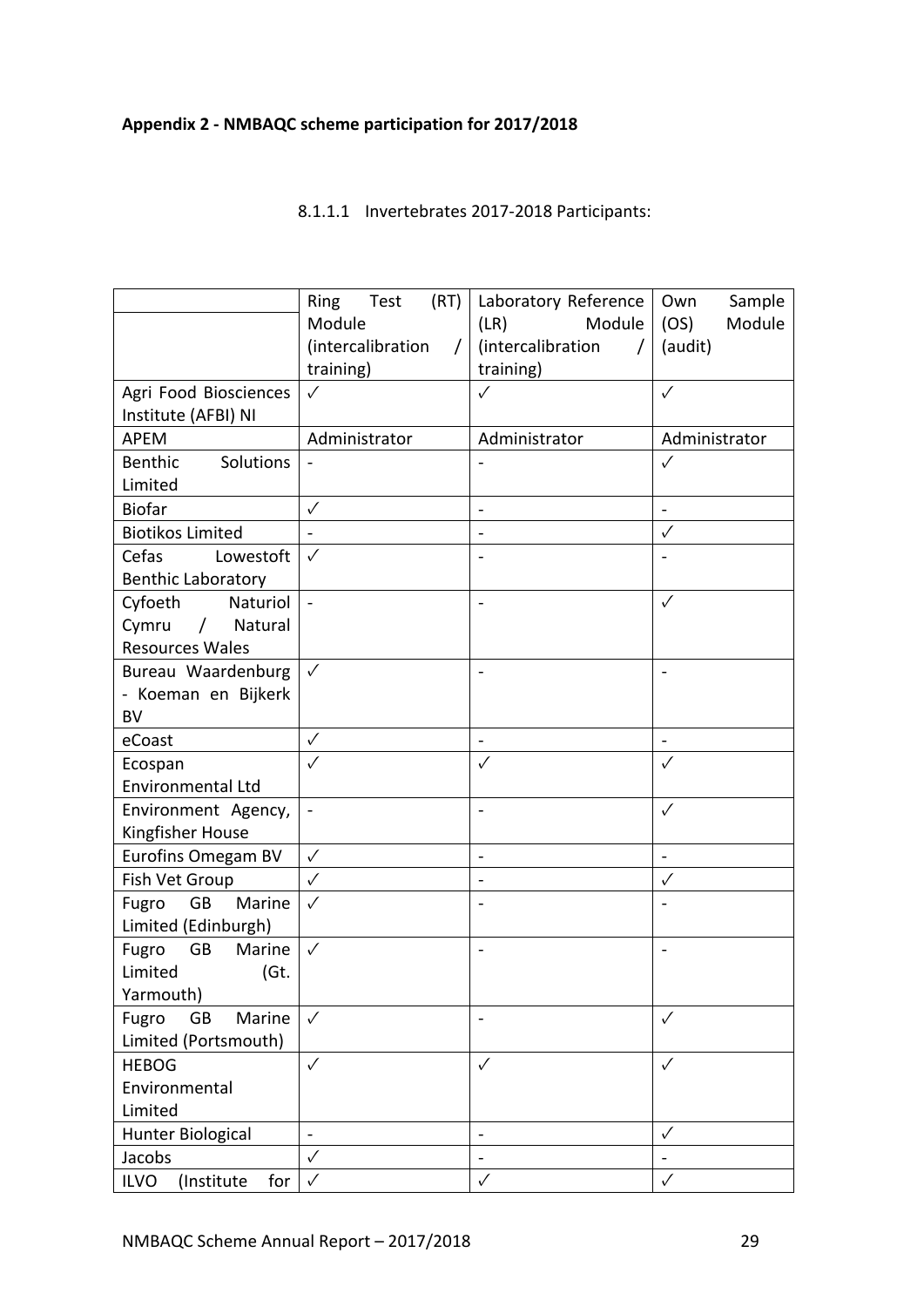| Agricultural<br>and               |                              |                          |              |
|-----------------------------------|------------------------------|--------------------------|--------------|
| Fisheries Research) -             |                              |                          |              |
| <b>ANIMALAB</b>                   |                              |                          |              |
| IMARES Wageningen                 | $\checkmark$                 | $\checkmark$             |              |
| UR benthos team                   |                              |                          |              |
| Institute of Estuarine            | $\checkmark$                 | $\overline{\phantom{a}}$ | $\checkmark$ |
| & Coastal Studies                 |                              |                          |              |
| Marine<br>Ecological              | $\checkmark$                 |                          | ✓            |
| Surveys Ltd                       |                              |                          |              |
| Marine<br>Invertebrate            | $\blacksquare$               | $\blacksquare$           | $\checkmark$ |
| <b>Ecological Services</b>        |                              |                          |              |
| Niras Consulting Ltd.             | $\checkmark$                 | L.                       |              |
| Myriad Taxonomy                   | $\checkmark$                 | $\blacksquare$           | $\checkmark$ |
| Natural England                   | $\overline{a}$               | $\overline{a}$           | $\checkmark$ |
| <b>NIEA</b><br>(DAERA<br>$\equiv$ | $\checkmark$                 | $\checkmark$             | ✓            |
| Environment,                      |                              |                          |              |
| Fisheries and Marine              |                              |                          |              |
| Group Laboratory)                 |                              |                          |              |
| Ocean Ecology                     | $\checkmark$                 | $\ddot{\phantom{1}}$     | $\checkmark$ |
| Marine<br>Precision               | $\checkmark$                 |                          |              |
| Survey Ltd                        |                              |                          |              |
| Rijkswaterstaat                   | $\checkmark$                 | $\mathbf{r}$             | ä,           |
| Seastar Survey Ltd                | $\qquad \qquad \blacksquare$ | $\blacksquare$           | $\checkmark$ |
| <b>SEPA</b>                       | $\checkmark$                 | $\checkmark$             | $\checkmark$ |
| Sue Hamilton                      |                              |                          | $\checkmark$ |
| Thomson                           |                              |                          | $\checkmark$ |
| Unicomarine Ltd                   |                              |                          |              |

8.1.1.2 PSA 2017-2018 Participants:

|                                  | Particle Size (PS) Module     | Particle<br>Size<br>Own |  |  |
|----------------------------------|-------------------------------|-------------------------|--|--|
|                                  | (intercalibration / training) | Sample (PS-OS) Module   |  |  |
|                                  |                               | (audit)                 |  |  |
| ABPmer                           |                               |                         |  |  |
| Agri Food Biosciences Institute  | $\checkmark$                  | $\checkmark$            |  |  |
| (AFBI) NI                        |                               |                         |  |  |
| APEM                             | Administrator                 | Administrator           |  |  |
| <b>Benthic Solutions Limited</b> |                               | $\checkmark$            |  |  |
| <b>Biotikos Limited</b>          |                               | $\sqrt{}$               |  |  |
| Benthic<br>Lowestoft<br>Cefas    | $\checkmark$                  | $\checkmark$            |  |  |
| Laboratory                       |                               |                         |  |  |
| Cyfoeth Naturiol<br>Cymru        | $\checkmark$                  | $\checkmark$            |  |  |
| <b>Natural Resources Wales</b>   |                               |                         |  |  |
| Fish Vet Group                   | $\checkmark$                  | $\checkmark$            |  |  |
| <b>Fugro GB Marine Limited</b>   |                               |                         |  |  |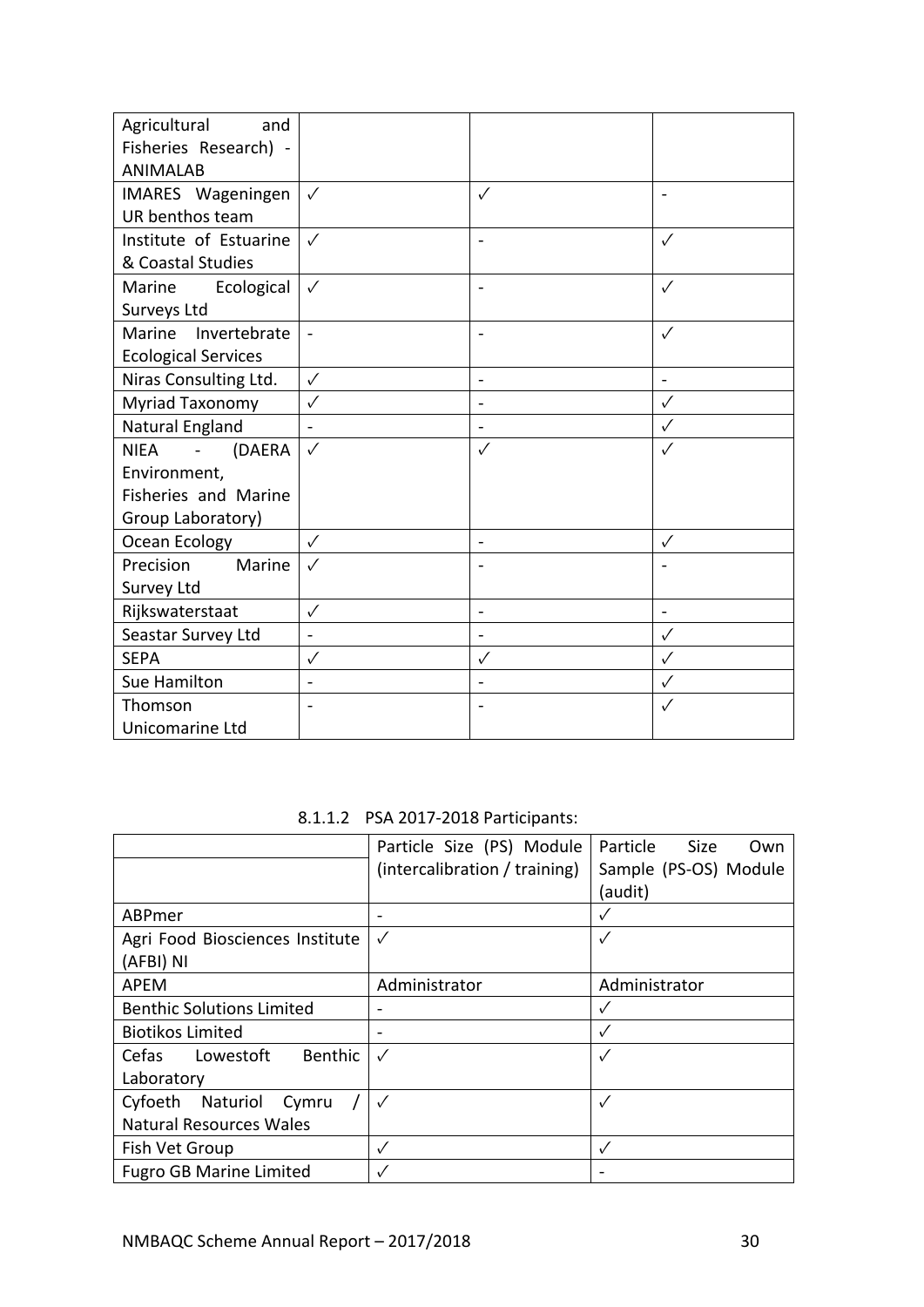| Gardline Environmental Ltd       |              |              |
|----------------------------------|--------------|--------------|
| Institute of Estuarine & Coastal | $\checkmark$ |              |
| <b>Studies</b>                   |              |              |
| Kenneth Pye Associates Ltd       | ✓            |              |
| Marine Scotland Laboratory       |              |              |
| National Laboratory Services     | $\checkmark$ | $\checkmark$ |
| (EA)                             |              |              |
| Natural England                  |              |              |
| NIEA - (DAERA Environment,       | $\checkmark$ |              |
| Fisheries and Marine Group       |              |              |
| Laboratory)                      |              |              |
| Niras Consulting Ltd.            |              |              |
| Ocean Ecology                    | ✓            |              |
| Precision Marine Survey Ltd      |              |              |
| <b>SEPA</b>                      |              |              |
| <b>Thomson Unicomarine Ltd</b>   |              |              |

8.1.1.3 Fish 2017-2018 Participants:

|                                       | Ring Test (RT) Module | Reverse Ring Test |
|---------------------------------------|-----------------------|-------------------|
|                                       | (intercalibration     | (RT) Module       |
|                                       | training)             |                   |
|                                       |                       | (intercalibration |
|                                       |                       | /training         |
| <b>Environment Agency</b>             |                       |                   |
| <b>Thomson Unicomarine Ltd</b>        | Administrator         | Administrator     |
| Agri-Food and Biosciences Instititute | ✓                     |                   |
| (AFBI)                                |                       |                   |
| Institute of Estuarine & Coastal      |                       |                   |
| Studies, University of Hull           |                       |                   |
| <b>SEPA (Scottish Environment</b>     | ✓                     | ✓                 |
| Protection Agency)                    |                       |                   |
| DAERA NI Environment, Fisheries and   |                       | ✓                 |
| Marine Group Laboratory               |                       |                   |
| Fugro EMU Ltd                         |                       | $\checkmark$      |
| Ocean Ecology Limited                 |                       |                   |
| <b>APEM Ltd</b>                       |                       |                   |
| Consorzio per il Centro               |                       |                   |
| Interuniversitario di Biologia Marina |                       |                   |
| ed Ecologia Applicata "G. Bacci"      |                       |                   |
| (CIBM)                                |                       |                   |
| Precision Marine Survey Ltd           |                       |                   |
| <b>Natural Resources Wales</b>        |                       |                   |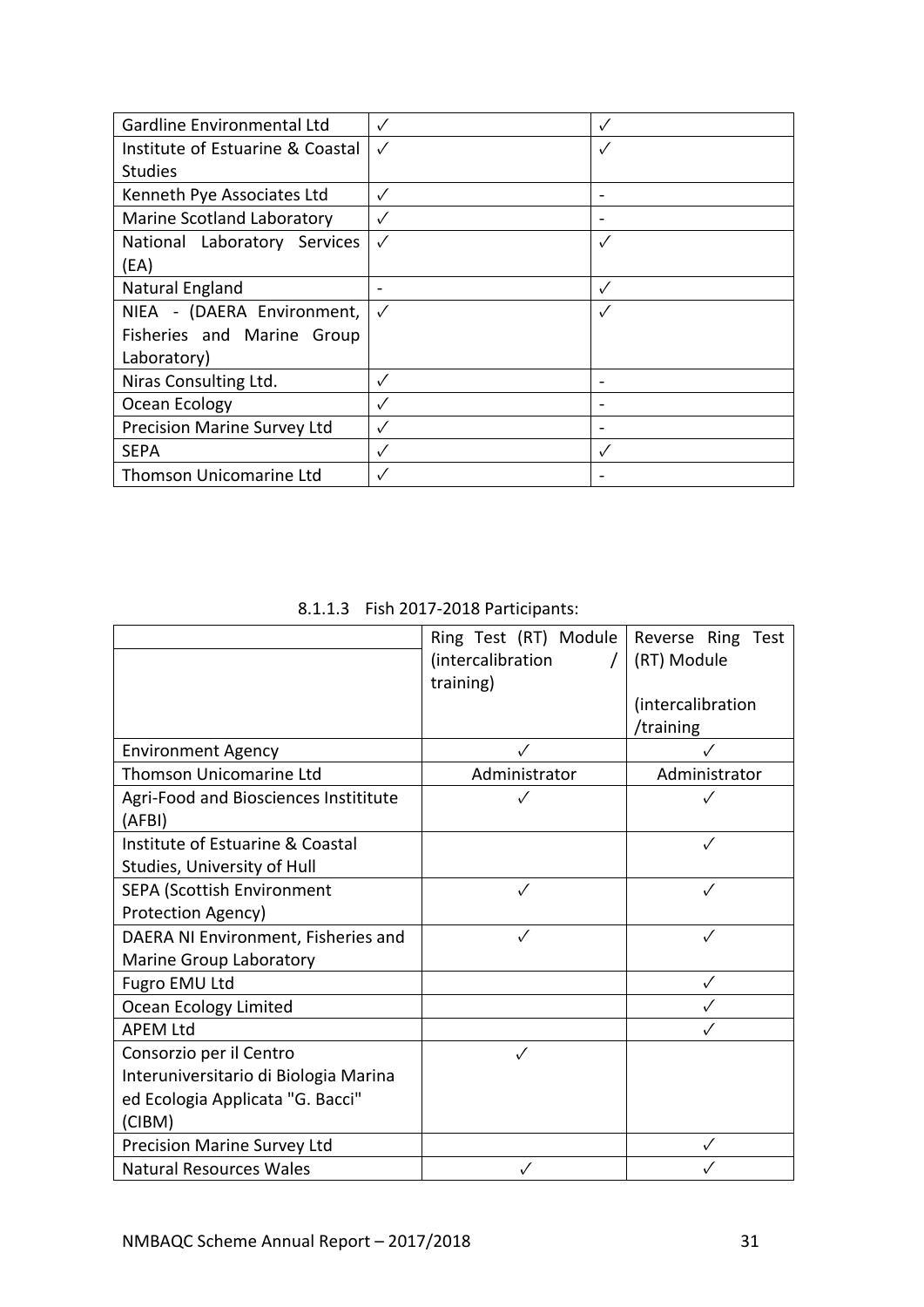|                                                               | RM-RT        | <b>DMC-RT</b> | <b>DMB-R1</b> |
|---------------------------------------------------------------|--------------|---------------|---------------|
| <b>ORGANISATION</b>                                           |              |               |               |
| <b>APEM Ltd</b>                                               | $\checkmark$ |               |               |
| Department of Agriculture Environment & Rural Affairs (DAERA) | $\checkmark$ | ✓             |               |
| Environment Agency (WSX Blandford)                            |              | $\checkmark$  |               |
| Environment Agency (EAN Brampton)                             |              | ✓             |               |
| Environment Agency (DCS Bodmin)                               |              | $\checkmark$  |               |
| Environment Agency (DCS Exeter)                               |              | ✓             |               |
| Environment Agency (EAN Ipswich)                              |              | ✓             |               |
| Environment Agency (CLA Preston)                              |              | ✓             |               |
| Environment Agency (SSD Chichester)                           |              | ✓             | $\checkmark$  |
| Environment Agency (LNA Spalding)                             |              | ✓             |               |
| Environment Agency (NEA Newcastle)                            |              | ✓             |               |
| Fugro EMU Limited                                             |              |               |               |
| <b>Natural Resources Wales</b>                                | ✓            | ✓             |               |
| SEPA (Scottish Environment Protection Agency)                 |              |               |               |

## 8.1.1.4 Macroalgae 2017-2018 Participants:

## 8.1.1.5 Phytoplankton 2017-2018 Participants:

- Agri Food and Biosciences Institute (AFBI), Northern Ireland
- APEM Limited, UK
- Aristotle University of Thessaloniki, Greece
- ARPA Campania, Italy
- ARPA FVG, Italy
- ARPA Puglia DAP BARI U.O.S. Biologia delle Acque, Italy
- ARPA Puglia Dap Brindisi, Italy
- ARPAE, Italy
- ARPAL, Italy
- Biologia delle Acque DAP Taranto ARPA Puglia, Italy
- Cefas, UK
- Department of Primary Industries, Parks, Water & Environment, Australia
- Dipartimento Provinciale di Lecce ARPA Puglia, Italy
- Fondazione Centro Ricerche Marine, Italy
- IFREMER, France
- Inspectorate Services Perú S.A.C., Chile
- Institut National de Recherche Halieutique, Morocco
- Institut za oceanografiju i ribarstvo (IOR) (Institute of Oceanography and Fisheries), Croatia
- Institute of Marine Research, Flødevigen, Norway
- Instituto de Fomento Pesquero, Chile
- IPMA (Portuguese Institute for Sea and Atmosphere), Portugal